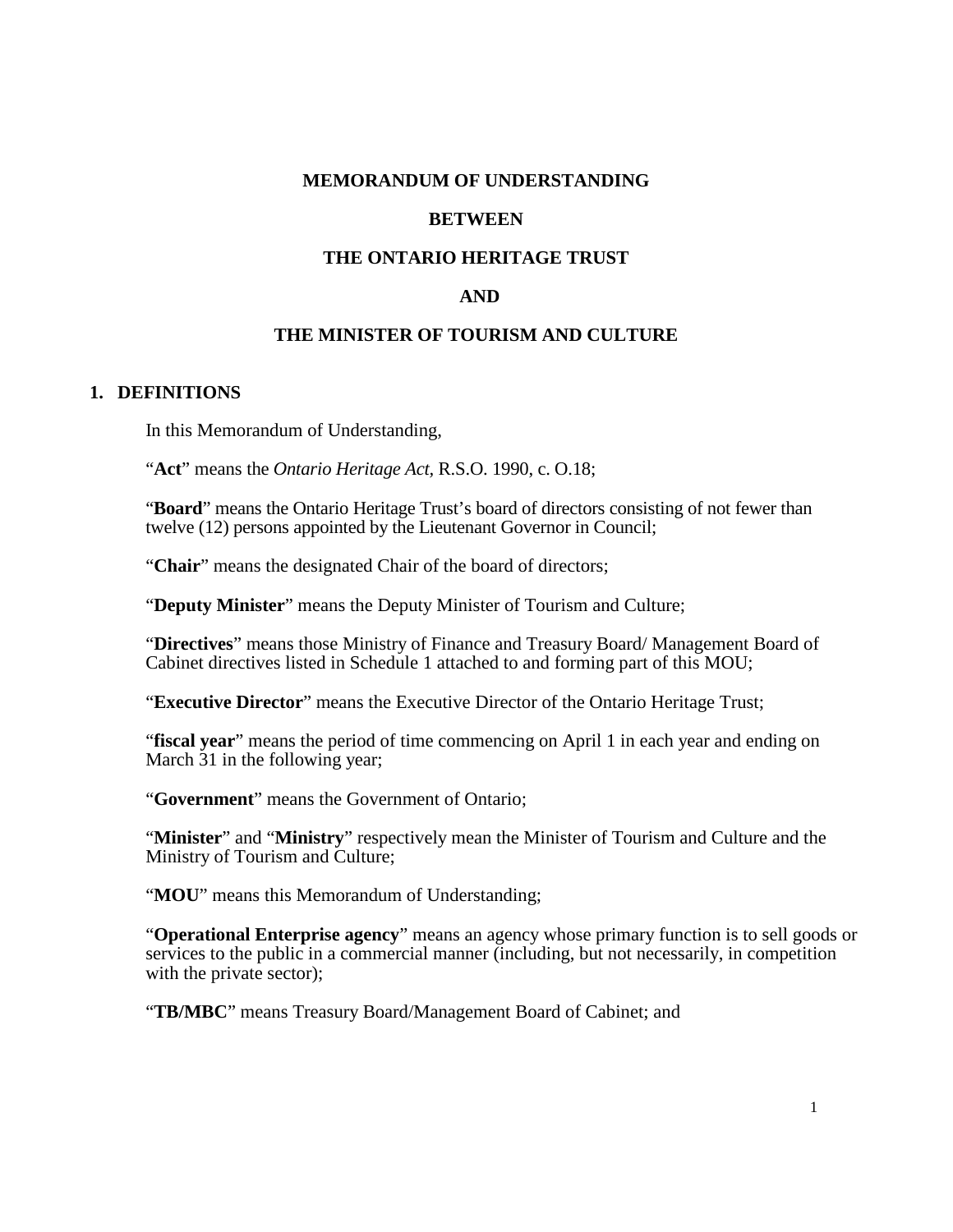"**Trust**" means the corporation without share capital continued under the name Ontario Heritage Trust under the *Ontario Heritage Act*.

## **2. PURPOSE**

The purpose of this MOU is to clarify the operational, accountability, financial, administrative, auditing and reporting relationships between the Minister and the Trust.

This MOU sets out the framework for accountability between the Minister and the Chair and this MOU meets the requirements of the *Agency Establishment and Accountability Directive*.

The Minister and the Trust shall act according to the responsibilities set out for each in this MOU. This MOU shall not affect, modify or interfere with the responsibilities of either the Minister or the Board under law. For greater certainty, this MOU shall not limit in any way the ability, authority and obligation of the Board to govern the Trust in light of the best interests of the Trust and the Government and in accordance with the other legal duties and responsibilities of the Board, including, without limitation, any duties of care or fiduciary duties. These legal duties and responsibilities shall prevail over any provision of this MOU in the event of any conflict between the provisions of this MOU and the legal duties and responsibilities of the Board.

## **3. LEGISLATIVE AUTHORITY, MANDATE and AGENCY CLASSIFICATION**

The Trust is governed by the Act. Its objects, as provided for in section 7 of the Act, are:

- (a) To advise and make recommendations to the Minister on any matter relating to the conservation, protection and preservation of the heritage of Ontario;
- (b) To receive, acquire and hold property in trust for the people of Ontario;
- (c) To support, encourage and facilitate the conservation, protection and preservation of the heritage of Ontario;
- (d) To preserve, maintain, reconstruct, restore and manage property of historical, architectural, archaeological, recreational, aesthetic, natural and scenic interest; and to
- (e) To conduct research, educational and communications programs necessary for heritage conservation, protection and preservation.

In accordance with section 5 of the Act, the Trust is governed by the Board consisting of not fewer than twelve (12) persons who are appointed by the Lieutenant Governor in Council.

The Trust is a Crown agent pursuant to subsection 11(1) of the Act.

The Trust may enter into agreements with donors and conduct fundraising programs.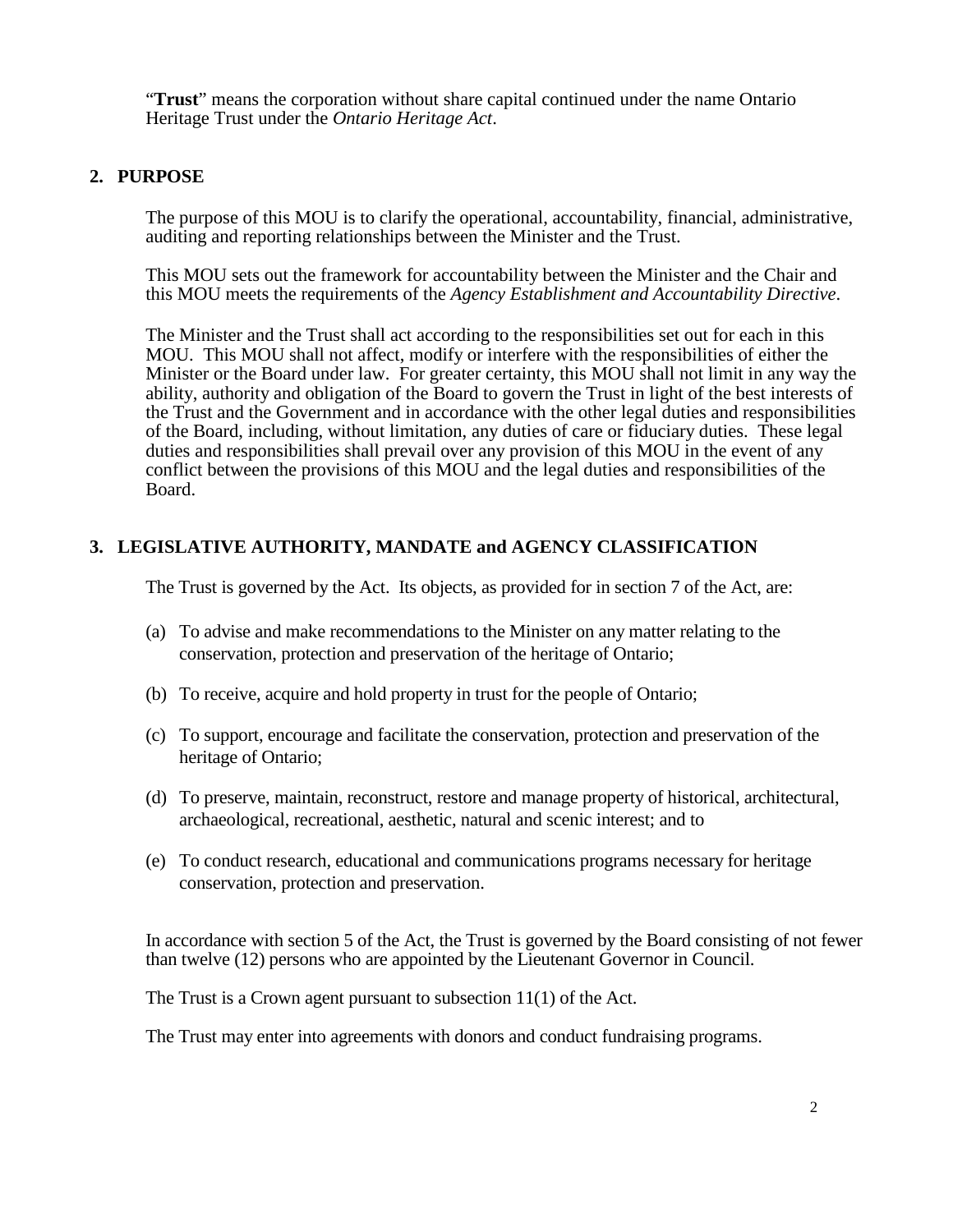The Trust is designated as an Operational Enterprise agency in accordance with TB/MBC's *Agency Establishment and Accountability Directive* and is subject to and shall comply with all existing Ministry of Finance and TB/MBC Directives applicable to Operational Enterprise agencies as set out in **Schedule 1** to this MOU.

Where such Directives are amended, or new Directives are issued by the Ministry of Finance or TB/MBC, the Deputy Minister shall advise the Trust in writing of the applicability of these Directives to the Trust, and these Directives shall be deemed to form part of Schedule 1. The Trust shall comply with all Directives in Schedule 1 and any Directives deemed to form part of Schedule 1.

## **4. DURATION OF MOU and PROCESS FOR REVIEW & AMENDMENT OF MOU**

This MOU shall be in effect as of the date of the Minister's signature and shall expire five years from the date of the Minister's signature. This MOU will remain in force for no more than six additional months or until a signed MOU is provided to the Secretary, MBC.

This MOU shall not be executed by the parties before it has been approved by the Board, the Minister and TB/MBC.

Upon a change in the Minister or the Chair, this MOU must be affirmed by both parties to the MOU. A letter of affirmation must be provided to the Secretary, MBC, within six months of the new party's commencement.

This MOU may be amended from time to time with the agreement of the Minister and the Chair. Either the Minister or the Chair may propose amendments to this MOU. All amendments shall be in writing and shall be approved by both parties and TB/MBC before a revised MOU can be executed.

## **5. GUIDING PRINCIPLES**

This MOU is guided by the following principles:

- (a) The Ministry and the Trust share a common objective, which is the conservation, protection and preservation of the heritage of Ontario. To achieve this objective, the Ministry and the Trust have separate but complementary roles and relationships both within the Government and with heritage stakeholders.
- (b) The Trust is a statutory entity which exercises powers and performs duties in accordance with its mandate under the Act.
- (c) The Ministry is responsible for supporting the Minister's role in administering the Act and in determining policies, priorities and programs for the conservation, protection and preservation of the heritage of Ontario. The Ministry will consult with the Trust on the research and development of such matters as may be appropriate. As set out in subsection 10(1) of the Act, the Trust is responsible for the development of programs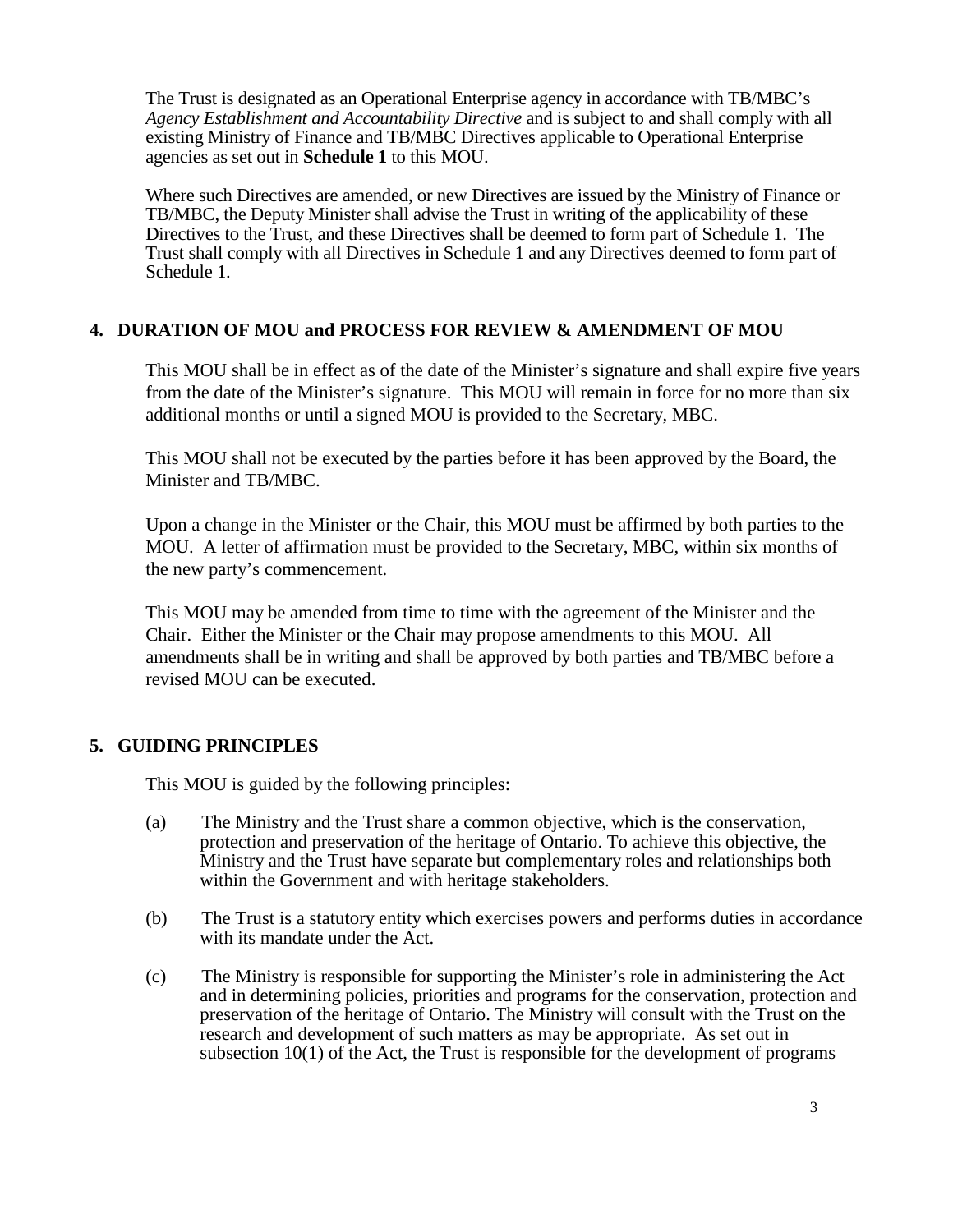and services in support of the Minister's policies and priorities for the conservation, protection and preservation of the heritage of Ontario.

- (d) The Trust operates at arm's length from the Government, and within the policy parameters set out by the Government.
- (e) The Trust is accountable to the Minister and, through the Minister, to the Legislative Assembly in fulfilling its mandate. Accountability is a fundamental principle to be observed in the management, administration and operations of the Trust.
- (f) As an agency of the Government, the Trust shall conduct itself according to the management principles of the Government. These principles include ethical behaviour, accountability, excellence in management, wise use of public funds, value for money, equitable access to high-quality service to the public, and openness and transparency.
- (g) The Ministry and the Trust are committed to working collaboratively toward the achievement of their common objective while having regard for their separate but complementary roles.
- (h) The Minister and the Chair commit to avoid any duplication of services and agree to ensure that all services are consistent with the Government's policy direction and the Act.

### **6. CONSULTATION AND COMMUNICATIONS**

 The Minister and the Chair recognize that the timely exchange of information and consultation is essential to success in discharging their respective responsibilities, and they agree to act according to the Ministry's **Communications Protocol for Agencies** attached to this MOU as **Schedule 2**. They therefore agree that:

- (a) The Chair and the Minister will keep each other advised of issues or events, including contentious matters that concern or can reasonably be expected to concern the Chair and the Minister in the exercise of their responsibilities. They will advise each other immediately of any contentious matters.
- (b) The Minister will ensure that the Chair is consulted, as appropriate, on initiatives proposed to: amend the legislation which governs the Trust's mandate or operations; or which otherwise will have significant impact on the Trust. This commitment includes consultation on any review of the Trust's mandate or assessment of the continuing public need for its services.
- (c) The Trust is one of the key mechanisms by which the Government provides support to the heritage sector. The Trust will advise the Ministry of any operational communications with any level of government (i.e., the federal government and its agencies, other Government ministries and their agencies, other provincial governments and their agencies, regional and municipal governments, and governments of other nations) where such communications could be perceived as representing the policies, opinions, views or position of the Ministry or the Government.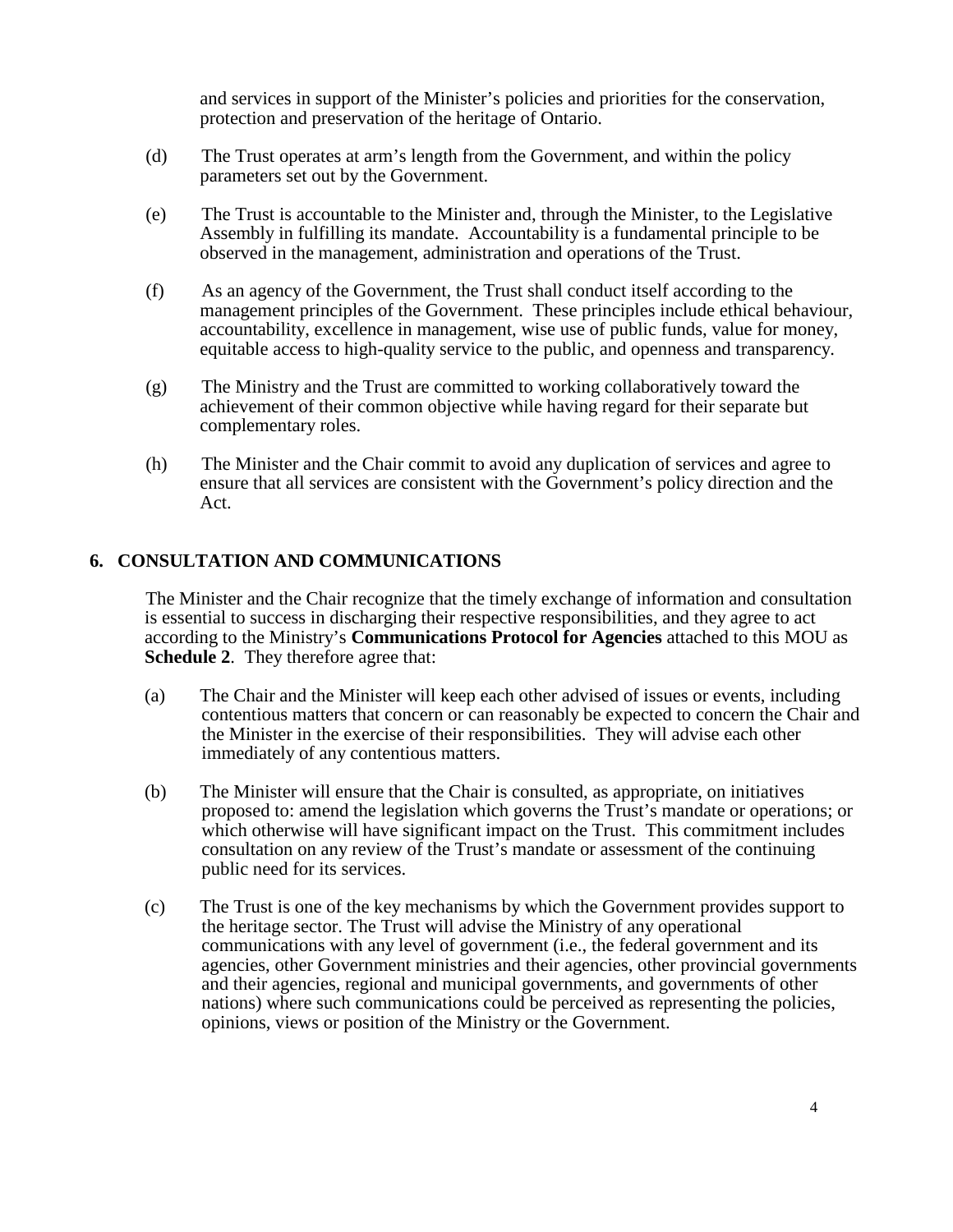In addition, communications with any level of government (as identified above) or the public related to new strategic directions, new program opportunities, or new initiatives, that are not identified in the Trust's business plan, are subject to this provision.

For greater certainty, communications related to the day-to-day business of the Trust are not subject to this provision.

- (d) The Ministry and the Trust will work collaboratively and proactively consult each other on policy and program design, development and delivery applicable to the heritage sectors, as appropriate.
- (e) Subject to section 6(c) of this MOU, the Trust may communicate and consult with other ministries as appropriate regarding matters of mutual interest and concern related to the heritage sector and the Trust's legislated mandate and its programs and services.
- (f) The Minister and the Chair will consult with each other on public communication strategies and publications, as set out in the Communications Protocol, and will keep each other informed of the results of stakeholder and other public consultations and discussions.
- (g) The Minister and the Chair will meet annually, or more often as needed, to discuss issues relating to the delivery of the Trust's mandate. The Deputy Minister will meet with the Executive Director monthly, or more often as needed, to discuss issues relating to the efficient operation of the Trust.
- (h) The Ministry and Trust staff will maintain a Senior Liaison Committee which will meet not less than two times a year, as the agenda warrants, to discuss matters of mutual interest. The agenda and minutes will be prepared by the Ministry in consultation with Trust staff.

## 7. **ACCOUNTABILITY RELATIONSHIP**

The accountability relationship is as follows:

(a) **Minister** - The Minister is accountable to the Legislative Assembly for the Trust's fulfilment of its mandate, its compliance with Government policies and for reporting to the Legislative Assembly on the Trust's affairs.

The Minister is accountable to Cabinet for the performance of the Trust and its compliance with the Government's operational policies and broad policy directions.

- (b) **Chair** The Chair is accountable to the Minister for the performance of the Trust in fulfilling its mandate and for carrying out the roles and responsibilities assigned to the Chair by the Act, Directives and this MOU.
- (c) **Board** The Board, through the Chair, is accountable to the Minister for governing the affairs of the Trust in accordance with its mandate.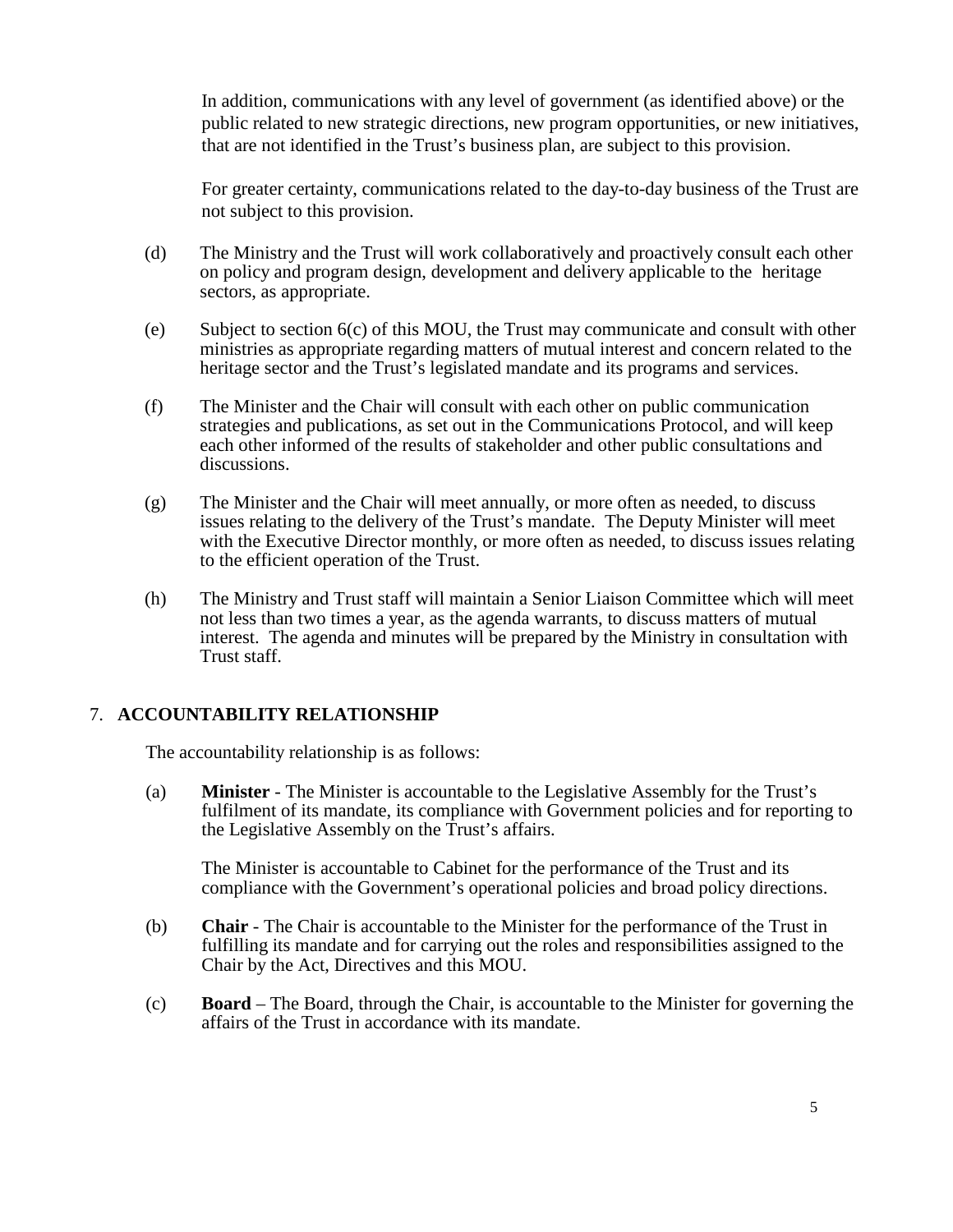- (d) **Deputy Minister** The Deputy Minister is accountable to the Minister for carrying out the roles and responsibilities with respect to the Trust as assigned to him/her by the Minister, Directives, the Act and this MOU.
- (e) **Executive Director** The Executive Director is accountable to the Board, through the Chair, for the management and administration of the Trust, and for carrying out the roles and responsibilities assigned by the Board, Directives, the Act and this MOU. The Executive Director is also accountable to the Board for the accuracy of financial projections and meeting operational and financial targets. The Executive Director works under the direction of the Chair in implementing policy and operational decisions and must report agency performance results to the Chair in implementing Board policies and directions working within the Directives, the Act and this MOU.

The Executive Director is also accountable to the Deputy Minister for the management of the Trust's employees and for carrying out the roles and responsibilities assigned by Directives, the Act and this MOU.

## **8. ROLES AND RESPONSIBILITIES**

## 8.1. **Minister**

The Minister is responsible for:

- (a) the administration of the Act;
- (b) ensuring the activities of the Trust are monitored to ensure that its mandate is being fulfilled and that it is in compliance with relevant Government policies;
- (c) reporting and responding to the Legislative Assembly on the affairs of the Trust and reporting and responding to Cabinet on the Trust's performance and compliance with applicable Ministry of Finance and TB/MBC Directives and the Government's operational policies and broad policy directions;
- (d) establishing and communicating to the Trust, in writing, changes in the Government policy parameters within which the Trust is required to operate;
- (e) reviewing, approving, presenting and recommending the annual allocation for the Trust as part of the Government's business planning process;
- (f) reviewing and approving the Trust's multi-year and annual plans, including the business plan and reports in accordance with section 12 of this MOU;
- (g) reviewing and recommending to TB/MBC the provincial funding to be given to the Trust;
- (h) reviewing and approving certain by-laws of the Trust as provided for in section 8 (2) of the Act, and approving the exercise of certain powers of the Trust in accordance with section 10 of the Act;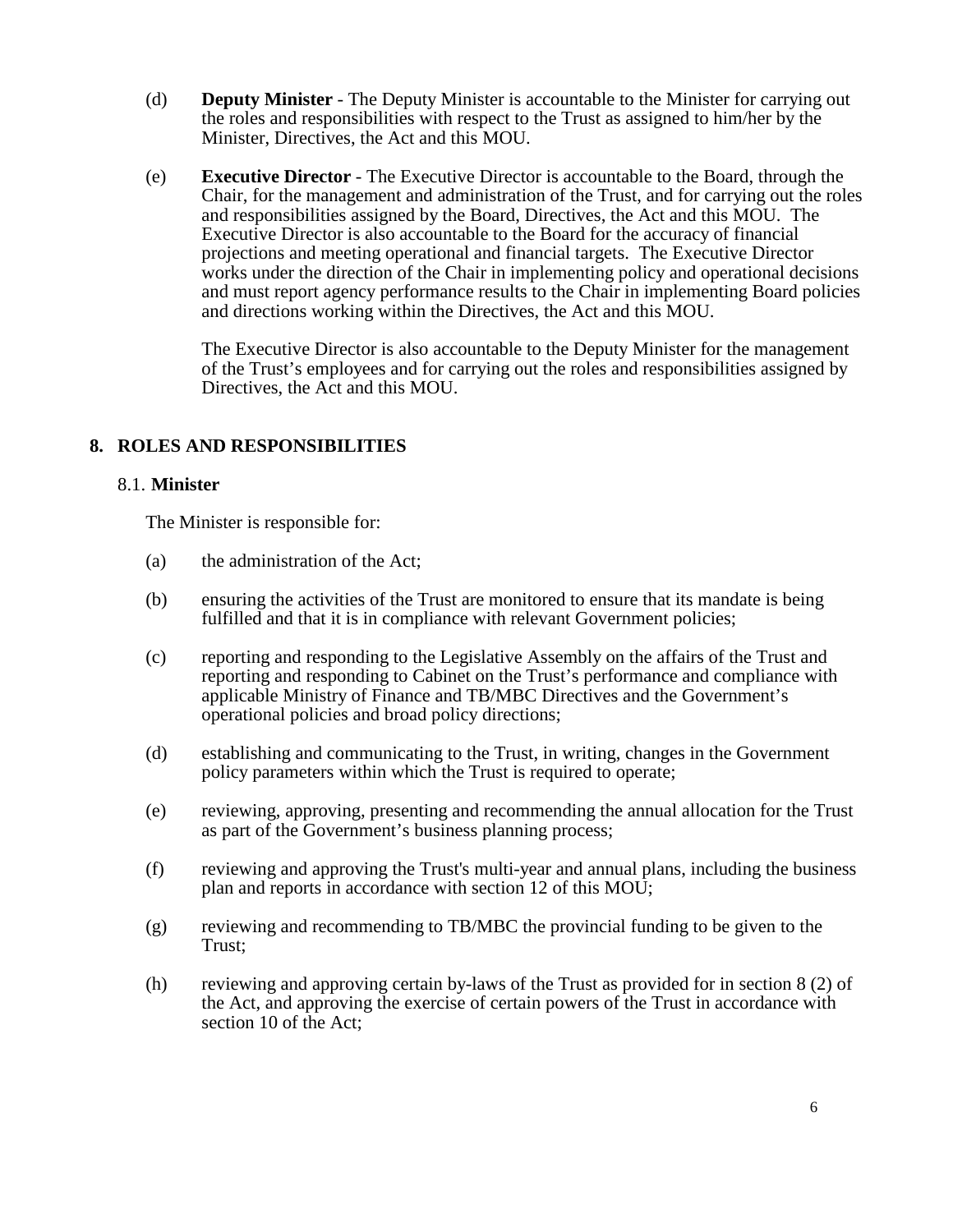- (i) receiving the agency's annual report and tabling the report in the Legislative Assembly within 60 days of receipt from the Trust, and making it available to the public;
- (j) recommending appointments and reappointments pursuant to the process for agency appointments by the Lieutenant Governor in Council which are established by legislation or TB/MBC, after consultation with the Chair as appropriate, to ensure that the requirements of the Act are met;
- (k) consulting with the Chair as appropriate on significant new directions or when the Government is considering regulatory or legislative changes that could impact the Trust;
- (l) when appropriate or necessary, taking action or directing/recommending that corrective action be taken with respect to the Trust's mandate or operations;
- (m) determining the need for any review and making recommendations to TB/MBC regarding the elimination or consolidation of the Trust or any changes to the Trust's mandate;
- (n) ensuring the development of this MOU with the Chair and signing it into effect upon approval by TB/MBC; and
- (o) meeting with the Chair annually or more often as needed.

#### 8.2. **Deputy Minister**

The Deputy Minister is responsible for:

- (a) providing support and assistance to the Minister in the execution of the Minister's duties with regard to the Trust;
- (b) providing a framework for assessing whether the Trust is fulfilling its mandate, in accordance with Government policies;
- (c) undertaking assessments on behalf of the Minister on whether the Trust is fulfilling its legislative mandate in accordance with Government policies; identifying any need for corrective action; and recommending to the Minister ways to resolve any issues that are identified;
- (d) advising the Minister on the operation of the Trust, or its consolidation or elimination;
- (e) ensuring that the Trust has an appropriate risk management framework and mitigating strategy in place for managing risks that the Trust may encounter in meeting its program or service delivery objectives;
- (f) consulting with the Chair or the Executive Director as directed by the Minister regarding matters of mutual importance, including matters regarding TB/MBC Directives and Ministry policies;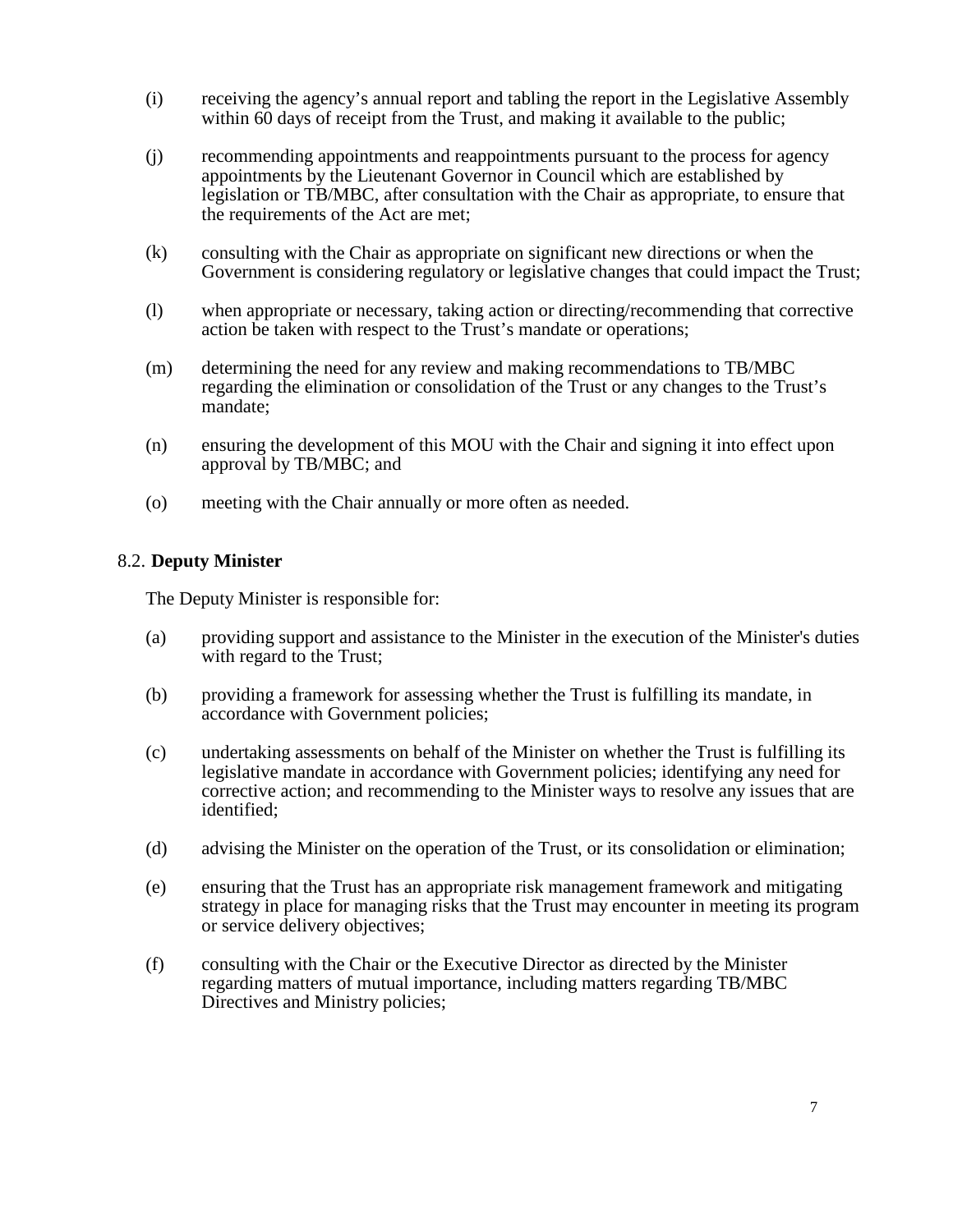- (g) establishing a framework for reviewing and assessing the Trust's business plans and other reports, and advising the Minister on the Trust's documents submitted to the Minister for review and/or approval;
- (h) ensuring that the planning and reporting requirements as set out in section 12 of this MOU have been met;
- (i) ensuring that such services as may be outlined in any service agreement between the Ministry and the Trust are provided to the Trust;
- (j) consulting with the Chair on all matters related to the hiring or termination of the Executive Director;
- (k) on an annual basis, in consultation with the Chair on behalf of the Board, approving the Executive Director's performance objectives and conducting the Executive Director's performance evaluation and assessing the Executive Director's performance for merit compensation purposes;
- (l) informing the Chair and the Executive Director in writing of the Directives and policies of the Ministry and the Government that apply to the Trust;
- (m) advising the Minister on the requirements of Ministry of Finance and TB/MBC Directives that may affect the Trust;
- (n) maintaining an open and cooperative working relationship with the Trust through meetings with the Executive Director as required or directed;
- (o) cooperating with any periodic review of the Trust directed by the Minister or TB/MBC;
- (p) meeting with the Executive Director or the Chair annually or more often as directed by the Minister;
- (q) negotiating this MOU with the Trust as directed by the Minister; and
- (r) undertaking such other responsibilities as the Minister or TB/MBC may require.

#### 8.3. **The Board**

The Board is responsible for:

- (a) governing the affairs of the Trust within its mandate as set out in the Act, the Trust's bylaws, its approved business plan as described in section 12 of this MOU, and the policy parameters established and communicated in writing by the Minister;
- (b) establishing the goals, objectives and strategic directions for the Trust, consistent with its objects in the Act and within any policy parameters established and communicated by the Minister;
- (c) passing by-laws, subject to the approval of the Minister if required under the Act, governing the conduct and management of the Trust's affairs;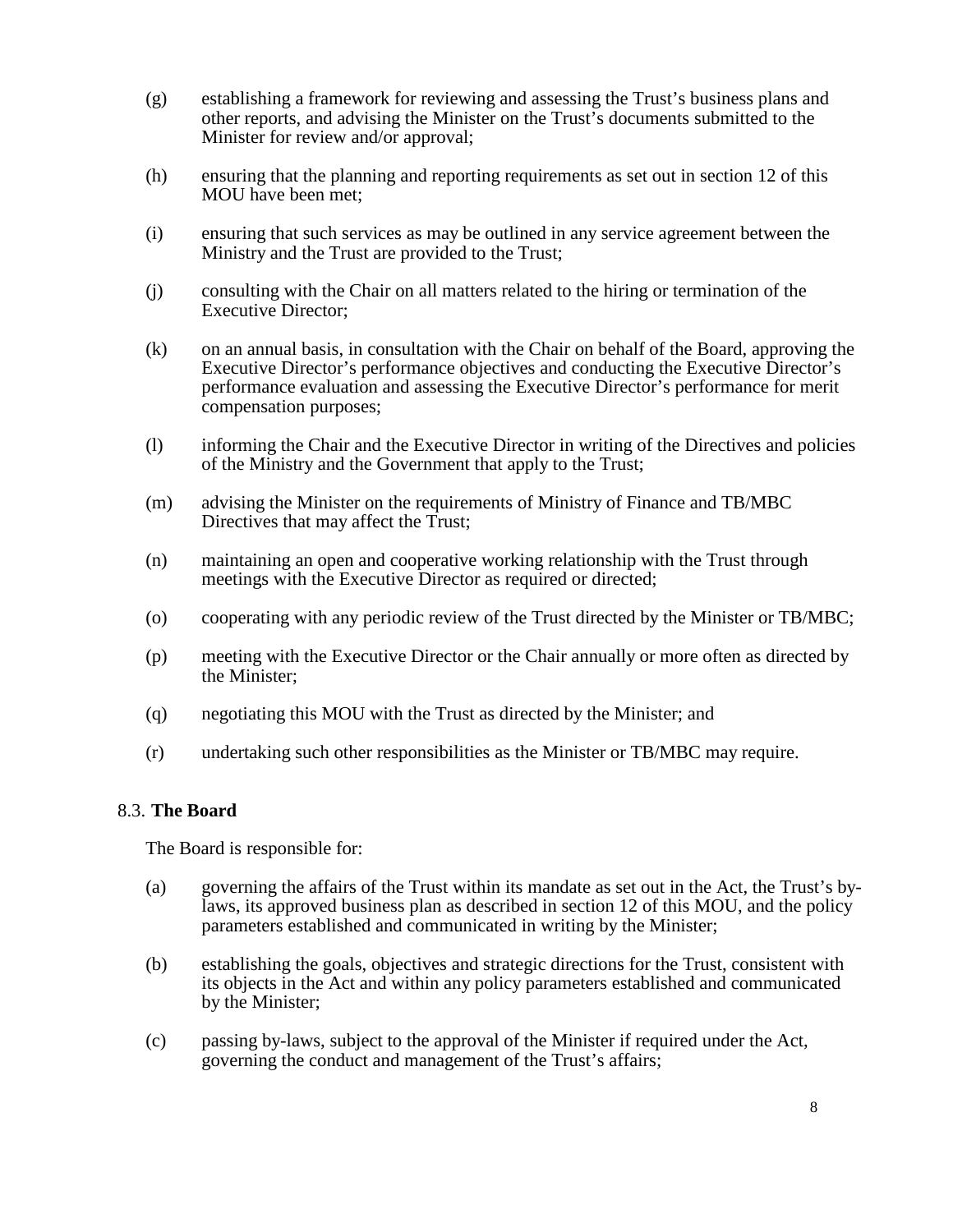- (d) providing information to the Minister that is needed for the Minister to exercise approval authority of the Trust's powers under subsection 10(2) of the Act;
- (e) providing advice to the Chair in the appointment of an Executive Director;
- (f) ensuring that the Executive Director is responsible and accountable to the Board, through the Chair, for the day-to-day management of the Trust;
- (g) ensuring the preparation of the Trust's annual business plan, annual report and other reports in keeping with TB/MBC requirements;
- (h) approving the Trust's plans, reports and reviews for submission to the Minister in a timely manner;
- (i) approving the MOU on behalf of the Trust in a timely manner and authorizing the Chair to sign it on behalf of the Trust;
- (j) ensuring the development and implementation of an effective performance measurement and management system for assessing the Trust's performance;
- (k) establishing performance measures and targets for the Trust;
- (l) ensuring the implementation of an annual performance review system for staff;
- (m) monitoring the use of funds and assets to ensure that they are used with integrity and honesty and that the Trust operates within its approved budget;
- (n) ensuring that the Trust is managed in an efficient, effective and fiscally responsible manner according to accepted business and financial practices and in accordance with Government requirements for Operational Enterprise agencies;
- (o) ensuring an annual audit of the financial statements or management, or both, of the Trust be conducted by the Auditor General and providing the Minister with a copy of the auditor's report, audited financial statements and related note disclosures;
- (p) ensuring corrective action to be taken in response to auditor's report if needed;
- (q) ensuring the development of an appropriate risk management framework and mitigating strategy for the Trust for managing risks that the Trust may encounter in meeting its program or service delivery objectives;
- (r) consulting with stakeholders, as appropriate;
- (s) engaging in fundraising work in accordance with the Trust's approved plans;
- (t) co-operating with periodic reviews initiated by either TB/MBC or the Minister; and
- (u) ensuring compliance with Directives and Ministry policies and procedures.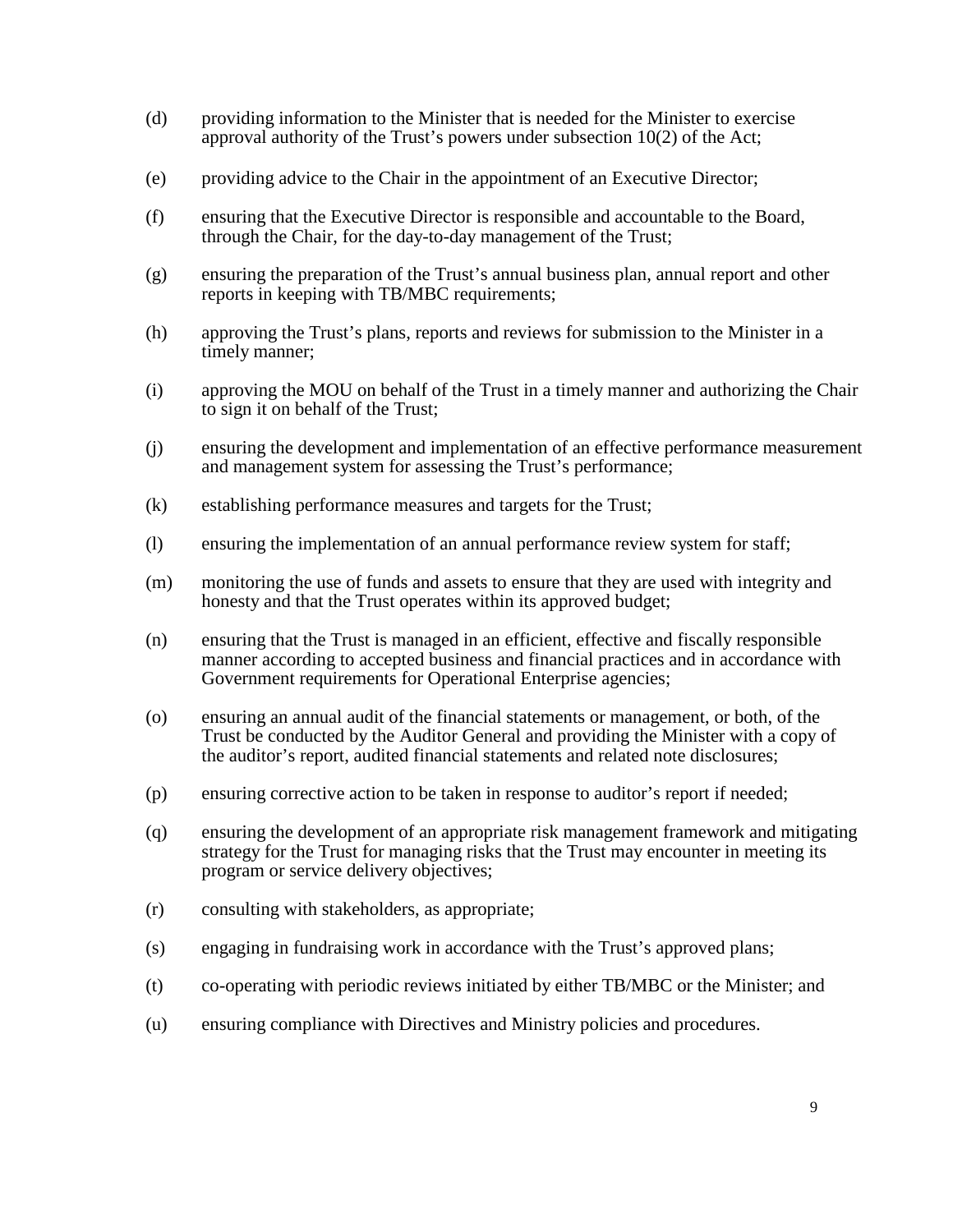## 8.4. **Chair**

The Chair is responsible for:

- (a) providing oversight for the Trust and providing strategic leadership to the Board;
- (b) convening and chairing meetings of the Board;
- (c) communicating the Board's policy and strategic directions to the Executive Director;
- (d) advising the Deputy Minister on all matters related to the hiring and termination of the Executive Director;
- (e) in consultation with the board, recommending performance objectives for the Executive Director to the Deputy Minister; communicating the Executive Director's performance objectives to the Executive Director; and reviewing the performance of the Executive Director with the Deputy Minister in relation to those performance objectives;
- (f) ensuring the development of the MOU with the Minister and signing after Board and TB/MBC approval;
- (g) ensuring that the Minister is provided with such information regarding the Trust as the Minister may require in order to carry out the Minister's responsibilities;
- (h) advising and making recommendations to the Minister on behalf of the Board on any heritage matter as identified in the Act;
- (i) monitoring the Trust's performance and accounting to the Minister for the overall operating and financial performance of the Trust, and ensuring that an evaluation of operating and financial performance is submitted to the Minister on an annual basis or as otherwise required;
- (j) in consultation with the Board, reviewing the Trust's business plans, budget and reports as described in section 12 of this MOU and submitting the same to the Minister once approved by the Board;
- (k) ensuring that the business plans, budget and reports as described in section 12 of this MOU are submitted and approved in accordance with the timelines prescribed by this MOU or as otherwise requested by the Minister;
- (l) ensuring that any significant additions, deletions or amendments to the Trust's plans and reports referred to in clause (k) are communicated appropriately to the Minister;
- (m) ensuring implementation of systems for agency performance measurement and reporting to be used for assessing the Trust's performance;
- (n) co-operating with any periodic review initiated by either TB/MBC or the Minister;
- (o) ensuring that the Trust complies with all applicable Directives, guidelines and policies;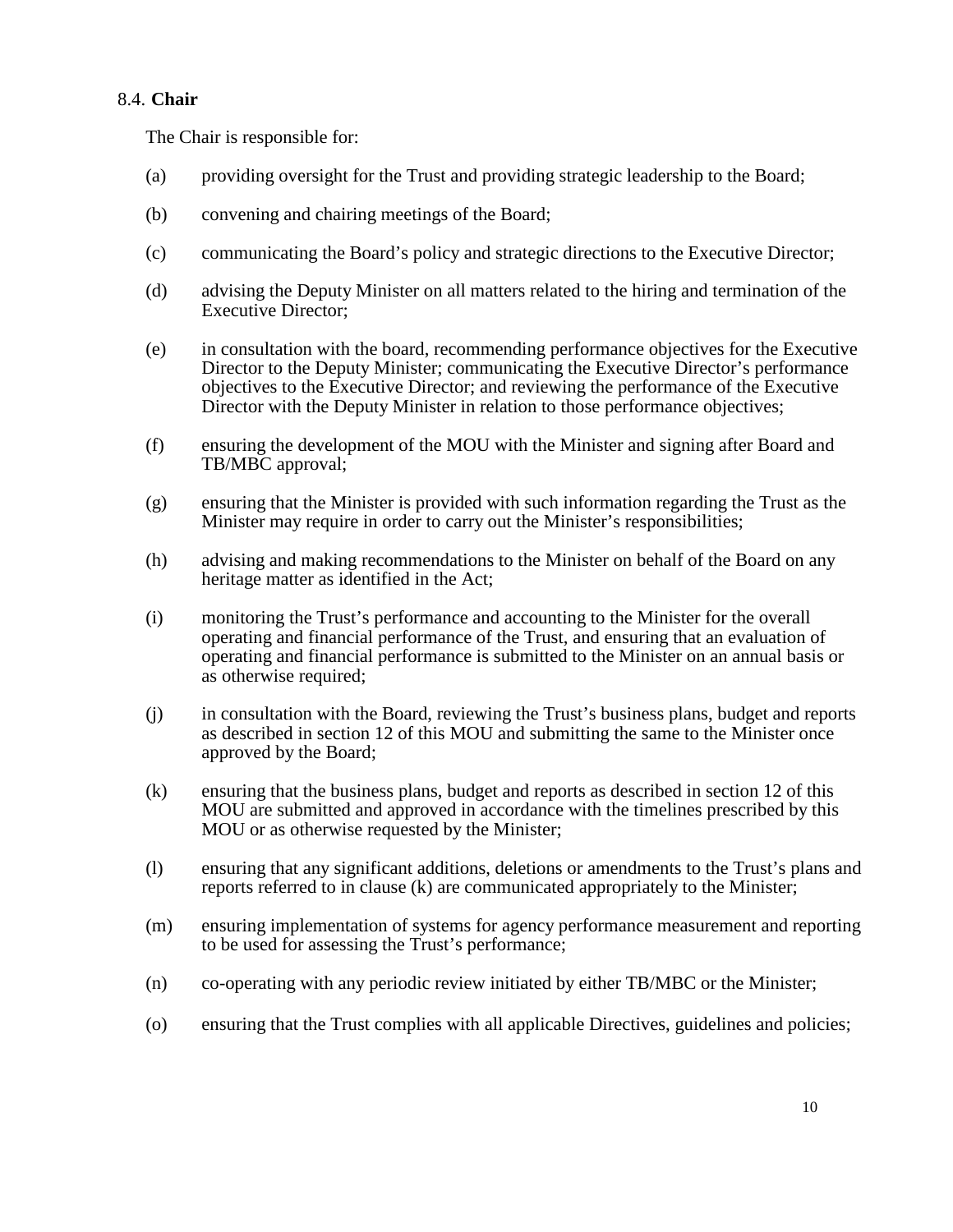- (p) ensuring that all members of the Board are informed of and comply with all relevant conflict-of-interest guidelines, the Trust's by-laws and applicable Directives;
- (q) notifying the Minister of appointment vacancies and making recommendations to the Minister on appointments or reappointments to the Board;
- (r) consulting with the Minister in advance and receiving the Minister's approval if the Trust plans to embark on any enterprise or activity which impacts on the Government's policies;
- (s) ensuring Board members are informed of their roles, responsibilities and obligations and ensuring that all Board members receive any necessary training to carry out their responsibilities;
- (t) carrying out the specified responsibilities under the *Public Service of Ontario Act, 2006* and its regulations as the "ethics executive" for the members of the Board in the areas of conflict of interest, political activity rights and disclosures of wrongdoing;
- (u) recording any declared or apparent conflicts of interest by Board members in the minutes of Board meetings;
- (v) reviewing and approving claims for expenses of Board members;
- (w) ensuring that appropriate management systems are in place (financial, information technology, human resources) for the effective administration of the Trust;
- (x) within 30 days of receipt, providing both the Minister and the Minister of Finance with a copy of every audit report, a copy of the Trust's response to each audit report, and any recommendations in the report;
- (y) advising the Minister annually on any outstanding audit recommendations;
- (z) meeting with the Minister annually or more often as needed;
- (aa) leading the development of fundraising plans and work of the Board;
- (bb) attending and/or making presentations before Cabinet or committees of Cabinet or the Legislative Assembly on matters concerning the affairs of the Trust when requested to do so; and
- (cc) ensuring that an appropriate process for responding to and resolving complaints from the public and agency clients/customers is in place.

### 8.5. **Executive Director**

The Executive Director is responsible for:

(a) managing the day-to-day operations and financial affairs of the Trust and the fulfilment of its mandate in accordance with all applicable Legislation and Directives and accepted business and financial practices;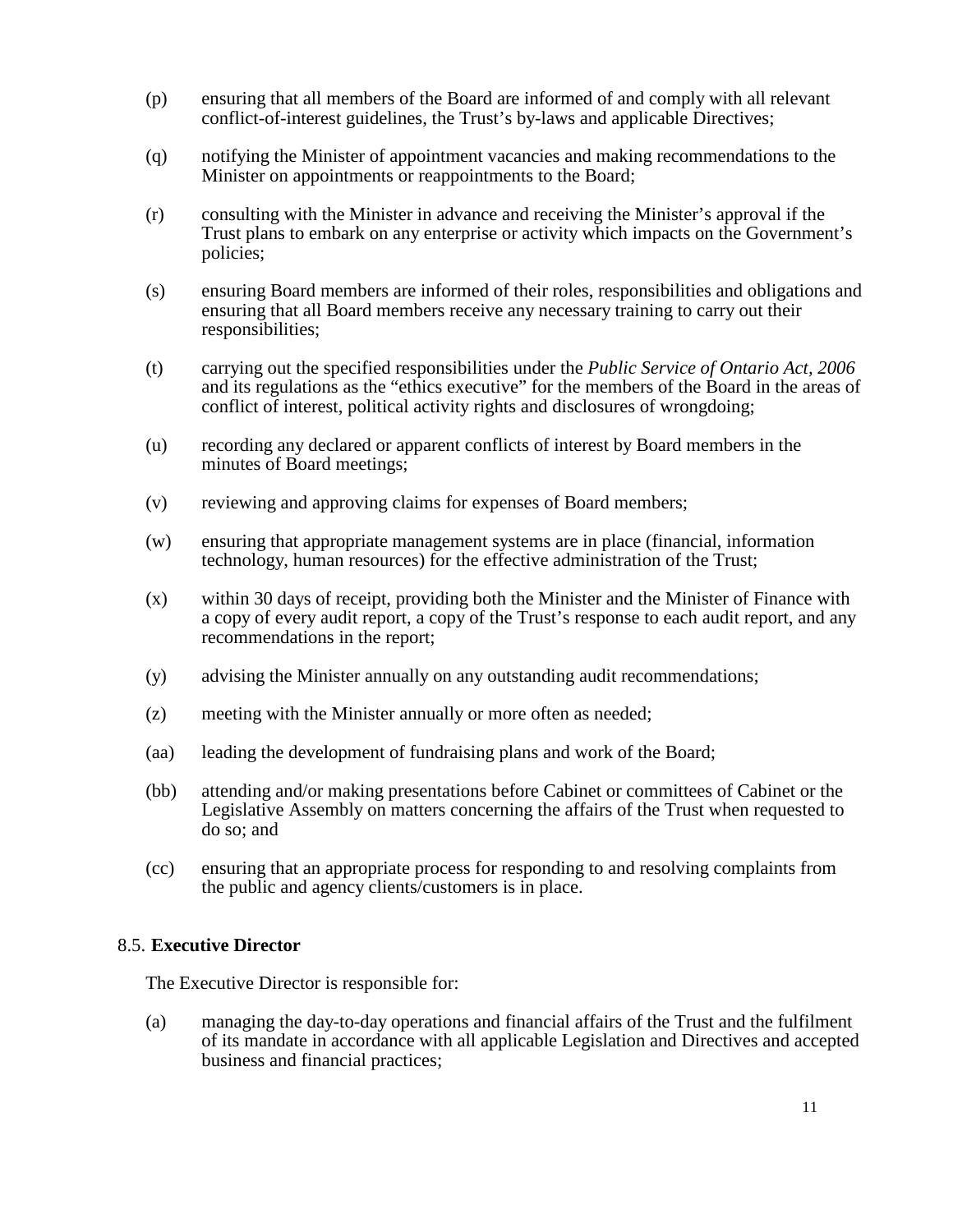- (b) applying policies established by the Board so that public funds are used with integrity and honesty;
- (c) establishing systems to ensure the Trust operates within its approved business plan;
- (d) translating the policy and strategic direction approved by the Board into operational plans and activities in accordance with the approved business plan;
- (e) providing leadership, guidance and management to the Trust's employees, including human and financial resources management, in accordance with the approved business plan, accepted business and financial practices and standards, the Act and Directives and Guidelines;
- (f) ensuring that the Trust has an appropriate risk management framework and mitigating strategy in place, as directed by the Chair or the Board, to help provide the proper level of assurance that program or service delivery objectives are met;
- (g) keeping the Board, through the Chair, informed of the implementation of their policy directions and the operations of the Trust;
- (h) providing the Chair and the Board with advice and assistance in meeting their responsibilities;
- (i) advising the Chair and the Board on compliance with Directives and Ministry policies and procedures;
- (j) ensuring the Trust complies with the requirements of applicable Directives and Ministry policies and procedures;
- (k) preparing the annual report, business plan, and financial reports as directed by the Board for its approval;
- (l) developing and implementing an effective performance measurement system for the Trust;
- (m) meeting the performance objectives set by the Deputy Minister in consultation with the Chair;
- (n) preparing and implementing a performance review system for employees of the Trust;
- (o) ensuring effective communication with the Deputy Minister and employees of the Ministry, including consulting with the Deputy Minister and Ministry employees as needed on matters of mutual importance and seeking advice and support from the Ministry as appropriate;
- (p) monitoring of the Trust's operational performance and reporting on this to the Board through the Chair;
- (q) undertaking reviews, evaluations and reports of the Trust's activities at the request of the Chair or the Board and advising the Chair and the Board of the results;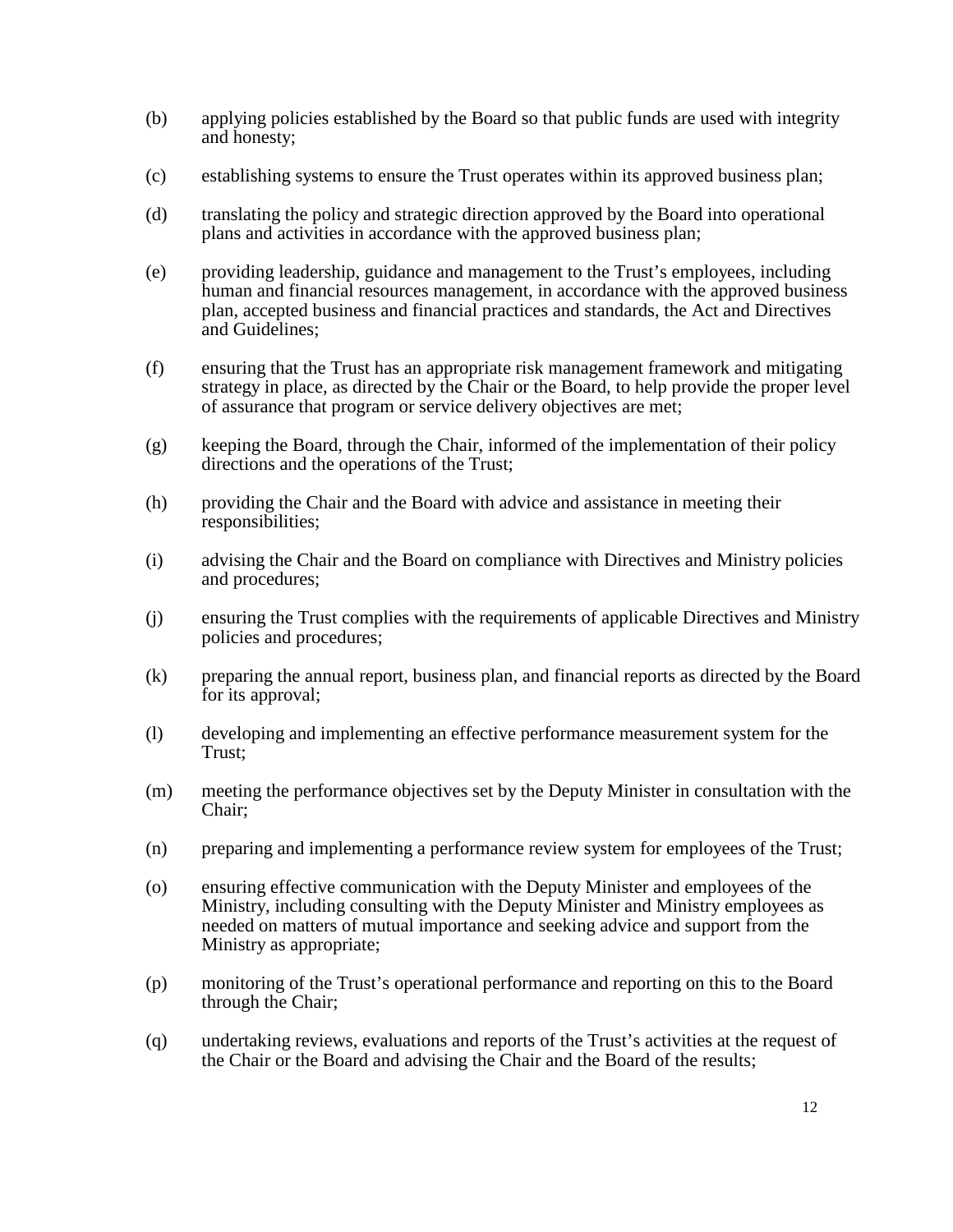- (r) ensuring the Ministry is provided with such information regarding the Trust as the Minister may require or request in order to carry out his/her responsibilities, such as the approvals of the exercise of the Trust's powers under subsection 10(2) of the Act;
- (s) keeping the Deputy Minister and the Chair advised of issues or events, including contentious matters, that concern the Minister, the Deputy Minister and the Chair in the exercise of their respective responsibilities (e.g. issues of wrongdoing or impropriety, litigation, allegations of conflict of interest or workplace harassment, police investigations, legal charges or complaints to the Human Rights Tribunal of Ontario or to the Ombudsman);
- (t) supporting the Chair in orienting the members of the Board with respect to their roles and responsibilities;
- (u) ensuring that the Trust's employees are informed of and comply with all conflict of interest guidelines or policies of the Trust and the conflict of interest provisions of the *Public Service of Ontario Act, 2006* and its regulations;
- (v) carrying out the specified responsibilities under the *Public Service of Ontario Act, 2006* and its regulations as the "ethics executive" for employees of the Trust in the areas of conflict of interest, political activity rights and disclosures of wrongdoing;
- (w) cooperating with any periodic review directed by the Minister or by TB/MBC;
- (x) meeting with the Deputy Minister monthly or more often as needed; and
- (y) establishing a system for the retention of the Trust's documents and for appropriately making such documents publicly available.

### 9. **ADMINISTRATION AND STAFFING**

- (a) The Trust is an Operational Enterprise agency subject to the financial, human resources and administrative policies, guidelines, and directives established by TB/MBC that impact on Operational Enterprise agencies.
- (b) Subject to clause (a) above, the Board has full financial and administrative authority over the operations of the Trust, and may delegate such authority to the Executive Director or other officers and employees of the Trust as it sees fit.
- (c) If the Trust provides any transfer payments, the Trust is subject to TB/MBC's *Transfer Payment Accountability Directive* in the provision and administration of such transfer payments.
- (d) The Chair is responsible for ensuring that clear policies are established related to transfer payment recipients, and for ensuring effective diligence when setting up and monitoring transfer payment contracts to ensure public services are delivered, commitments are fulfilled, and the right controls are in place to ensure the prudent use of taxpayers' money.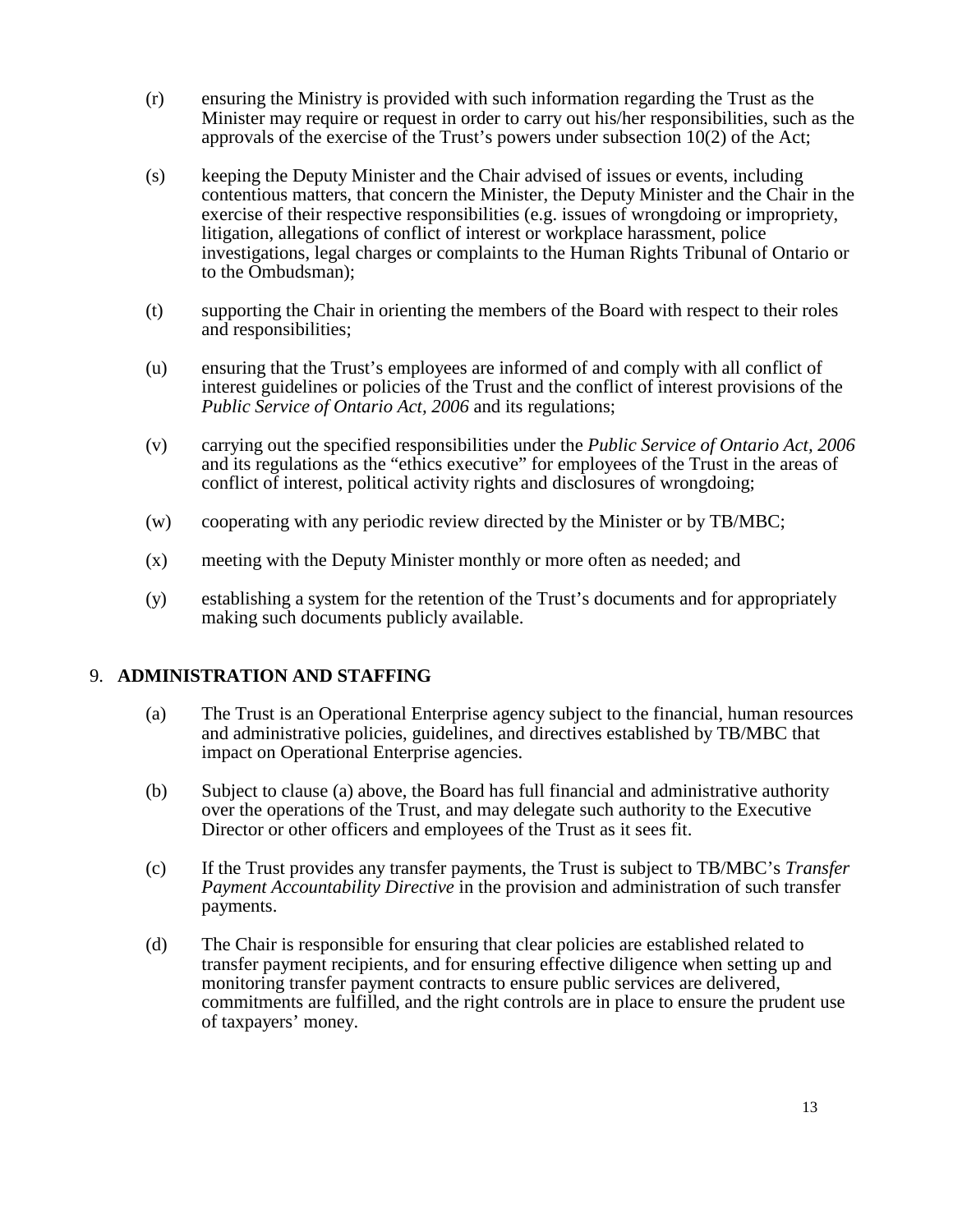- (e) The Trust is prescribed as a "Commission public body" in accordance with Ontario Regulation 146/10 made under the *Public Service of Ontario Act, 2006*.
- (f) Employees of the Trust are appointed under Part III of the *Public Service of Ontario Act, 2006*. All TB/MBC human resources directives apply to the employees of the Trust.
- (g) Employees of the Trust are members of the Public Service Pension Plan.
- (h) The Trust is responsible for providing its own administrative services except for legal services, payroll services, human resources services associated with the Workplace Information Network (WIN) and mail and telecommunications services (collectively the "Corporate Services"). The provision of Corporate Services by the Ministry and the Shared Services Bureau, as the case may be, will be addressed in a separate Corporate Services agreement between the Ministry and the Trust.
- (i) The Trust is exempt from any Management Board of Cabinet requirement that the Trust utilize the Ontario Realty Corporation for the provision of realty services in carrying out its mandate and for its accommodation needs.
- (j) Legal Services for the Trust are provided by the Ministry of the Attorney General ("MAG") in accordance with MAG's *Corporate Operating Policy on Acquiring and Using Legal Services*.
- (k) The Trust is subject to the *Pay Equity Act*, the *French Language Services Act* and the *Freedom of Information and Protection of Privacy Act*.

### 10. **FINANCIAL**

- (a) The Trust receives funding through transfer payments from the Ministry derived from the Consolidated Revenue Fund based on the Government's budget planning and allocation process, and are subject to adjustments made by the Minister, TB/MBC or the Legislative Assembly. In each fiscal year, the transfer payments are subject to the approval of TB/MBC and to an appropriation authorized by the Legislative Assembly.
- (b) In accordance with s.10 of the Act, the Trust may acquire money, securities or other property, real or personal, by gift, devise, bequest or otherwise, and may expend, administer or dispose of any such money, securities or other property in the promotion of its objects, subject to the terms, if any, upon which the money, securities or other property were made.
- (c) The Trust shall provide all information and advice as requested to support the Minister throughout the Government's business planning process. As may be permitted, the Ministry will provide the Trust with information about government business planning and requirements.
- (d) The Trust may set the level of funding allocated to programs and services, consistent with its annual business plan as approved by the Minister.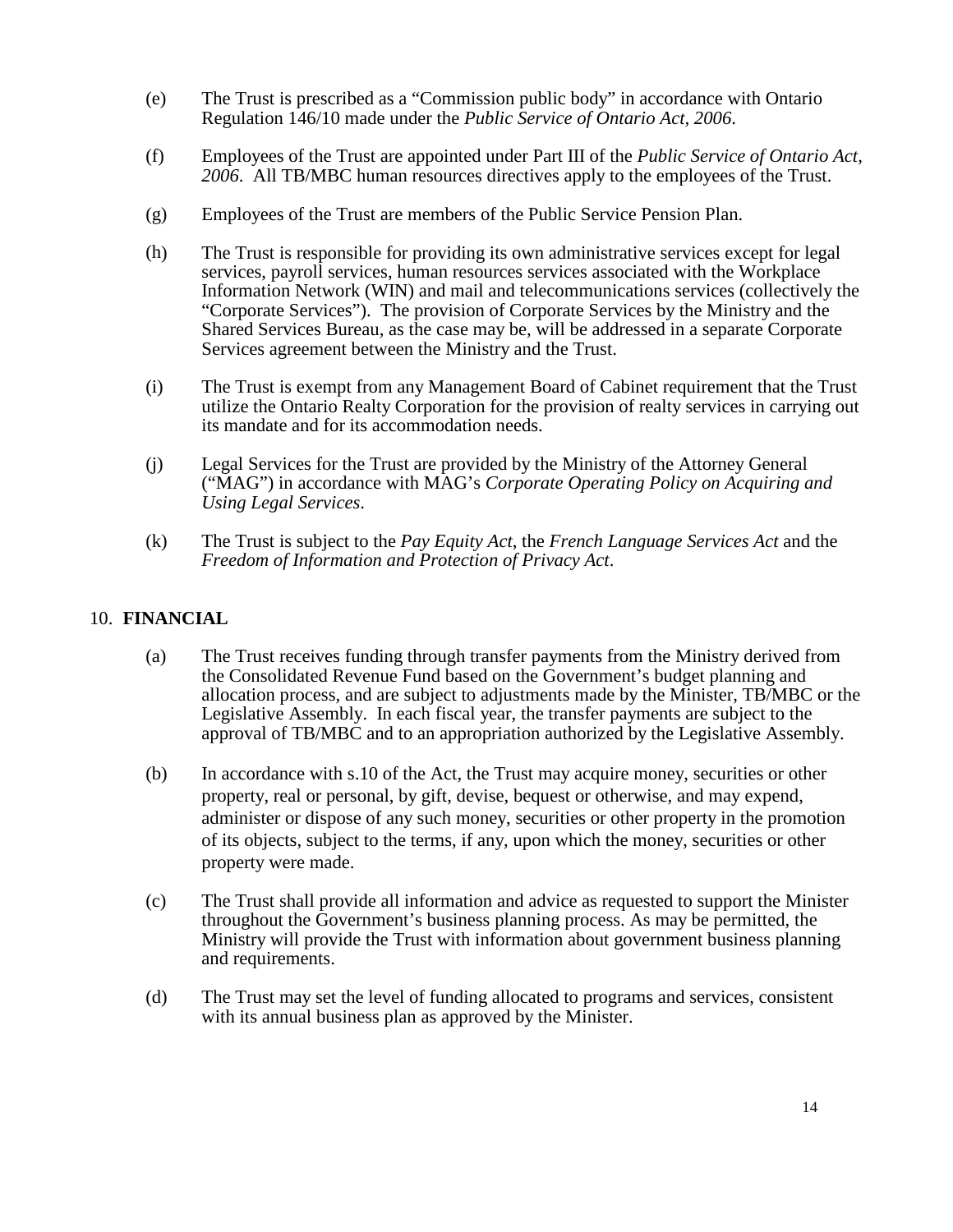- (e) Financial and accounting policies of the Trust shall follow generally accepted accounting principles, as set out by the Canadian Institute of Chartered Accountants and its Handbook.
- (f) The Trust is required to pay the Harmonized Sales Tax but may apply for a rebate of the amount paid.
- (g) The Trust shall manage its financial activities, including borrowing, leasing, investing, banking and management of cash, financial assets, financial risks and financial liability, in accordance with the Act and, where applicable, the *Trustee Act*, and subject to any policy direction of the Ontario Financing Authority.
- (h) In accordance with Ontario's *Financial Administration Act*, if the Trust proposes to enter into any financial arrangements that could increase the Government's direct, indirect or contingent liabilities or affect the Government's financial, cash or debt management policies, the Trust shall obtain the prior written approval, via the Minister, of the Minister of Finance.
- (i) The Trust shall acknowledge the financial support of the Government in all of its financial, educational, and promotional materials in accordance with TB/MBC Directives, including the *Visual Identity Directive*, and the Trust shall refer to itself by its full name "Ontario Heritage Trust" in English and "Fiducie du patrimoine ontarien" in French in all formal documents.
- (j) Surplus funds in any given fiscal year shall be applied to the Trust's programs in the following fiscal year(s).

## 11. **AUDITING**

- (a) As provided for in s.16 of the Act, the Auditor General shall conduct an audit of the financial transactions or management, or both, of the Trust, and a report of the audit shall be promptly provided to the Trust and the Minister. The Trust will not be responsible for the cost of the audit.
- (b) The Minister may direct that the Ministry's or other auditors conduct an internal audit of the financial transactions or management, or both, of the Trust. The Trust will not be responsible for the cost of the audit.
- (c) The Chair may request an internal audit of the financial transactions or management, or both, of the Trust and the Trust shall be responsible for the cost of the audit.
- (d) The report of the Auditor General will be provided to the Minister annually. The Trust agrees to provide promptly to the Minister its responses to any comments and recommendations made by the Auditor General, in advance of its formal reply to the Auditor General. The Trust shall advise the Minister, at the Minister's request, on the status of any outstanding audit recommendations.
- (e) The Ontario Internal Audit Division may also carry out an internal audit, if approved to do so by the Ministry's Audit Committee or by the Corporate Audit Committee. The Trust will not be responsible for the cost of the audit.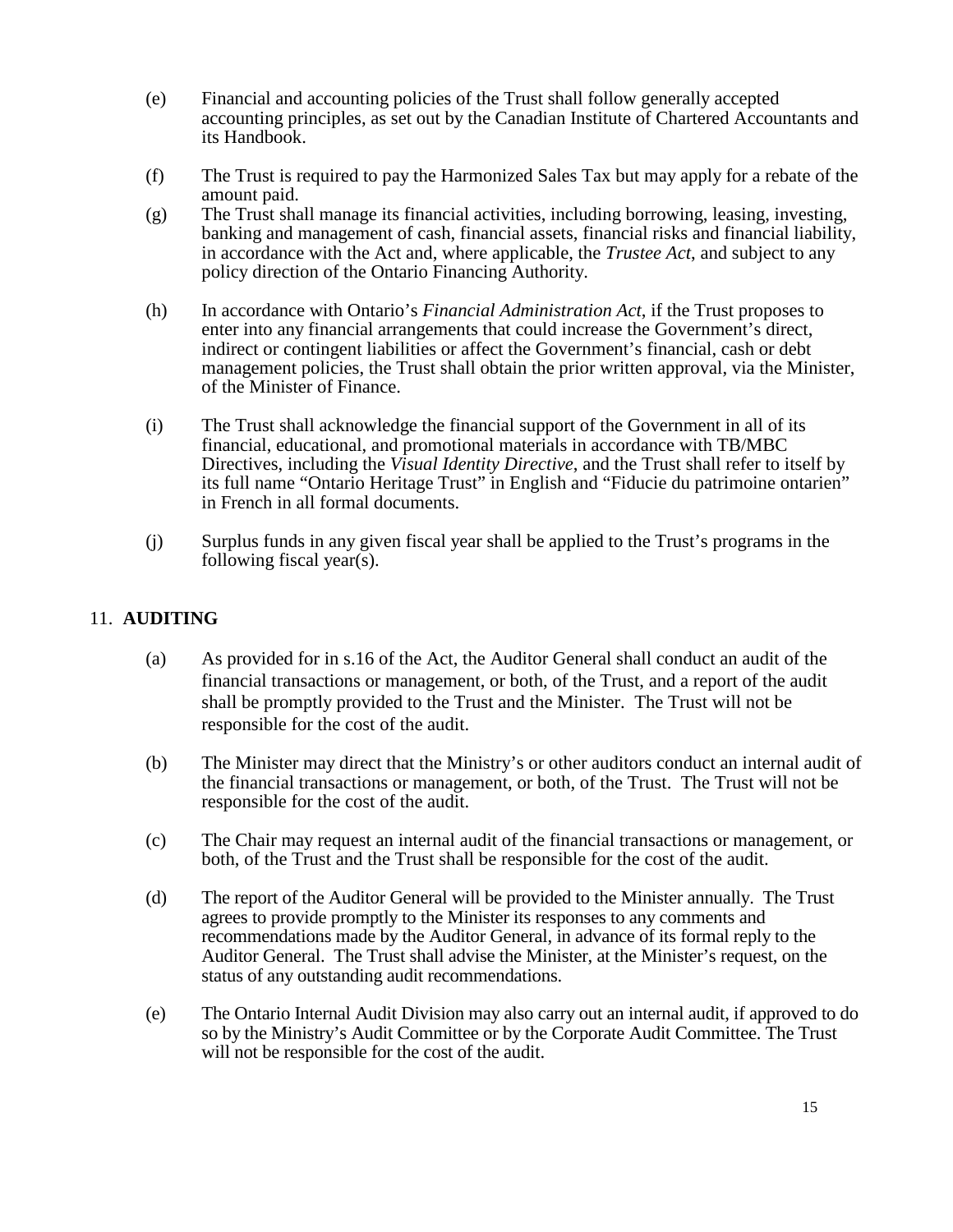### 12. **PLANNING AND REPORTING**

- (a) **Annual Report** The Chair, on behalf of the Board, will submit an annual report on the affairs of the Ontario Heritage Trust (including the audited financial statements signed by the Chair and one other Board director) to the Minister for tabling in the Legislative Assembly within 120 days of its fiscal year end. If the Board has not received its annual audit report in such time from the Auditor General, the Board will notify the Minister that the annual audit report has not been received and the Board will then submit the annual report to the Minister within 60 days from the Board's receipt of the annual audit report from the Auditor General. The annual report shall be in accordance with the requirements as set out in the *Agency Establishment and Accountability Directive*.
- (b) **Business Plan** The Board, through the Chair, will ensure that an annual business plan is prepared, approved by the Board, and submitted to the Minister for review and approval as directed by the Ministry in accordance with the timelines of the Ministry's planning cycle. The business plan will cover the next three (3) fiscal years and shall be in accordance with the requirements as set out in the *Agency Establishment and Accountability Directive*.

The Board, through the Chair, shall ensure that the Trust implements a system of performance measurement including annual baseline reporting. The performance measurement system shall include commitments to attaining specific performance indicators and targets. The performance measurement system and reporting shall be included in the annual business plan.

The Executive Director will provide the Ministry with a draft business plan prior to the final business plan submission, in keeping with established deadlines, to provide an opportunity for Ministry review and comment.

The Minister will review, and approve if satisfactory, the Trust's business plan and will advise the Board as to whether or not he or she approves the overall directions envisaged by the Trust and if not, where and in what ways the overall directions of the business plan are at variance with Government's or the Ministry's policies and priorities.

The Board, through the Chair, shall inform the Minister of any intended activities that may result in significant additions, deletions or amendments to its approved business plan in sufficient time for the Minister to consider the intended activities before the Trust enters into any binding financial or operational commitments with respect thereto.

The Chair of TB/MBC may require the Minister to submit the business plan for review at any time.

- (c) **Other Reports & Documents** The Chair will submit on behalf of the Board the following reports and documents to the Minister for review in a timely manner:
	- (i) any other reports or documents as the Minister may require from time to time;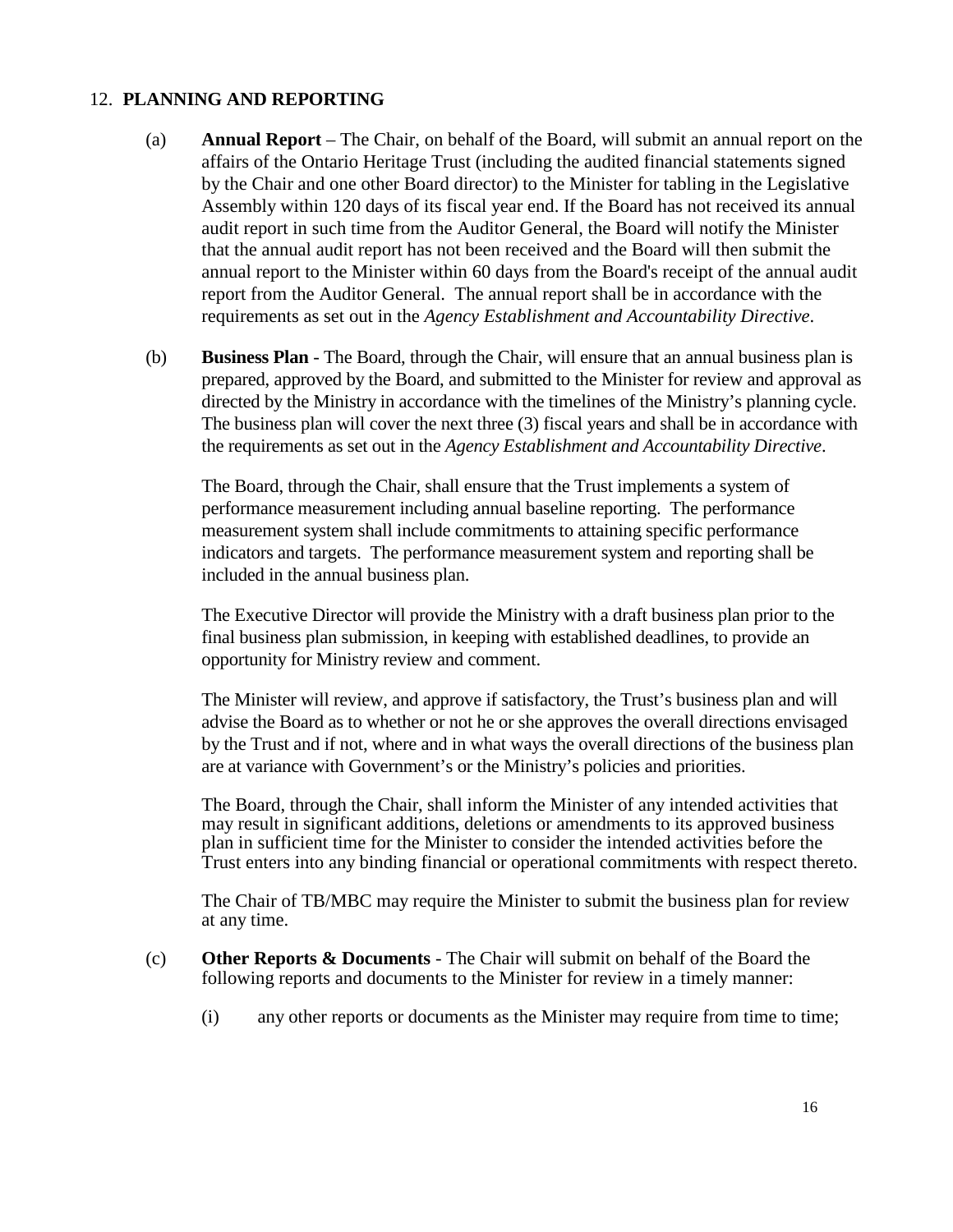- (ii) copies of agendas and minutes of the Board's meetings within 30 days following Board approval of its minutes;
- (iii) any promotion or information materials of the Trust (for information only);
- (iv) quarterly financial reports prepared on an accrual basis (as defined by the Public Sector Accounting Board), due **30 calendar days** after the end of each quarter, and such reports shall include: (1) a balance sheet; (2) segmented/departmental information describing actual vs. budgeted information regarding revenues and expenses; and (3) a statement of changes in cash position. The quarterly financial reports shall also contain:
	- year-to-date expenditures of the Trust for its operating and capital budgets and;
	- the fiscal year-end financial forecast of the Trust's revenues and expenditures; and
	- an explanation to the satisfaction of the Minister regarding any significant variances from the Trust's approved operating budget.
- (d) The Board shall submit its plans and reports in a timely fashion to enable the Minister to meet his/her annual estimates requirements, and the Minister will provide notice of deadlines as far in advance as is possible.

## 13. **PERIODIC REVIEW**

The Trust is subject to periodic review initiated at the discretion and direction of the Minister or TB/MBC. The Trust agrees to co-operate with any such periodic review.

In requiring a periodic review, the Minister or TB/MBC, as the case may be, shall determine the timing and responsibility for conducting the review, the roles of the Chair and the Minister, and how any other parties may be involved.

In the event that a periodic review is initiated at the discretion of the Minister, the Minister shall submit any recommendations regarding the Trust to TB/MBC.

# 14. **APPOINTMENTS**

Members of the Board, including the Chair and Vice-Chair, are appointed by the Lieutenant Governor in Council for terms of up to three (3) years pursuant to section 5 of the Act.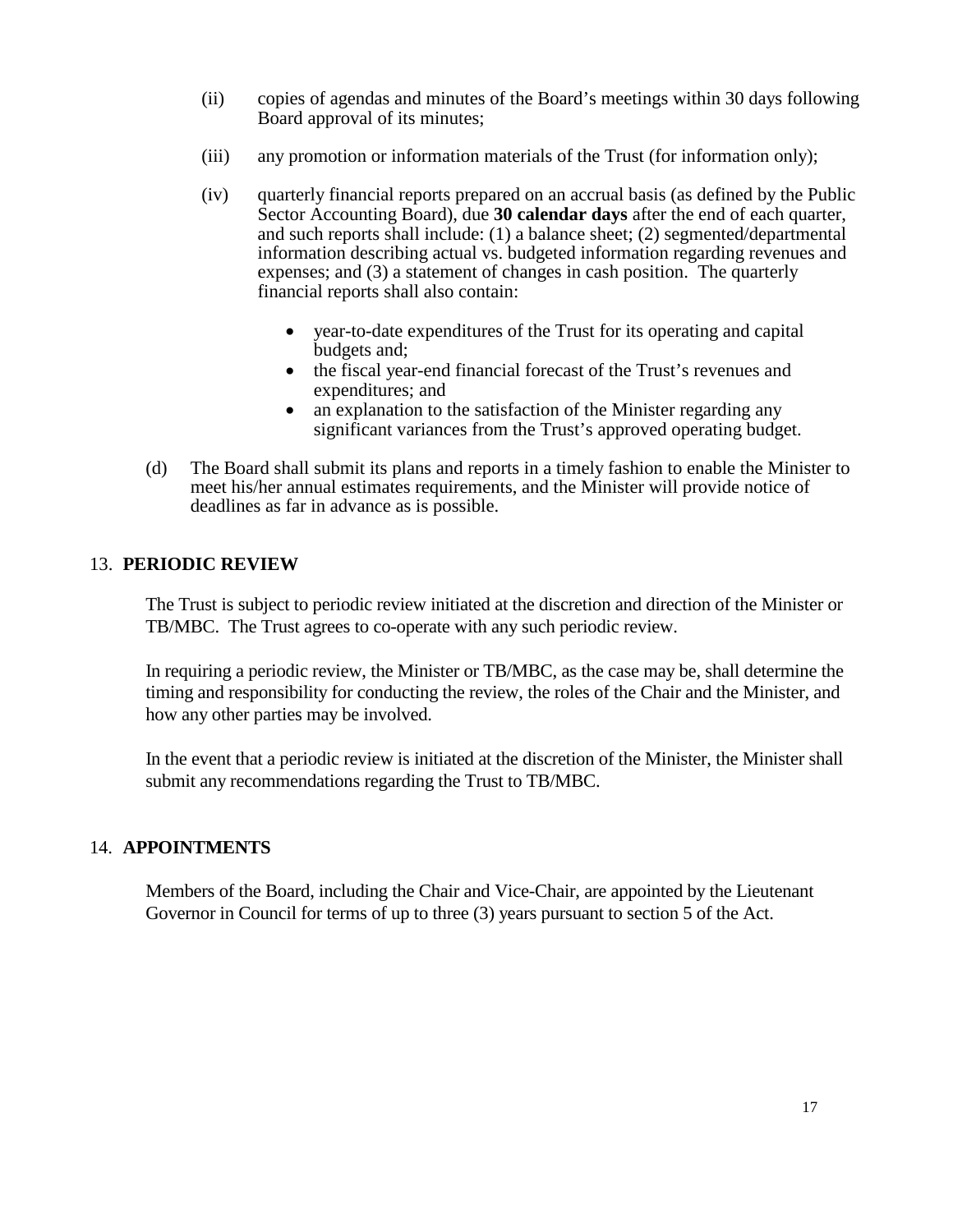#### 15. **CONFLICT OF INTEREST**

The members of the Board are subject to the conflict of interest provisions of the *Government Appointees Directive* (dated November 1994) and the conflict of interest provisions of the *Public Service of Ontario Act, 2006* and its regulations that are applicable to government appointees.

Members shall not use any information gained as a result of his/her appointment to the Board for personal gain or benefit. A member who has reasonable grounds to believe that he/she has a conflict of interest in a matter before the Board, or a committee of the Board, shall disclose the nature of the conflict to the Chair or the Committee Chair at the first opportunity and shall refrain from further participation in the consideration of the matter. The Chair or Committee Chair shall cause to be recorded any declared conflict of interest in the minutes of the meeting of the Board.

Employees of the Trust are subject to the conflict of interest provisions of the *Public Service of Ontario Act, 2006* and its regulations.

#### 16. **CREATION, COLLECTION, MAINTENANCE AND DISPOSAL OF RECORDS**

The Board, through the Chair, is responsible for ensuring that the Trust complies with the *Archives and Recordkeeping Act, 2006*. The Board, through the Chair, is also responsible for ensuring that the Trust complies with the TB/MBC *Management of Recorded Information Directive*.

The Trust is designated as an "institution" in the regulations to the *Freedom of Information and Protection of Privacy Act* ("FIPPA") and the Trust shall handle all of its records in accordance with FIPPA.

The Trust shall ensure there is an information management system for the retention of the Trust's documents.

The Trust shall maintain and manage all non-financial documents and records relating to funding provided by the Ministry or otherwise related to the activities of the Trust, including any records it receives or creates about individuals who have participated in research focus group studies, in a confidential manner consistent with all applicable laws.

Any information collected by the Trust to inform its decision-making may only be obtained from sources determined to be reliable by the Trust. The Ministry reserves the right to review the type of sources that the Trust is obtaining such information from and to advise the Trust when it believes that the quality of information obtained may be compromised or unreliable.

In circumstances where the Trust receives approval to commission the creation of information, including "personal information" as that term is defined in FIPPA, the Trust shall ensure that every contract it enters into for data collection and processing contains specific references to the sources of the information; the entities involved; and the transfer of information from the collection phase to the destruction phase. Such contracts shall be subject to a Threat Risk Assessment and a Privacy Impact Assessment before they are signed by the parties.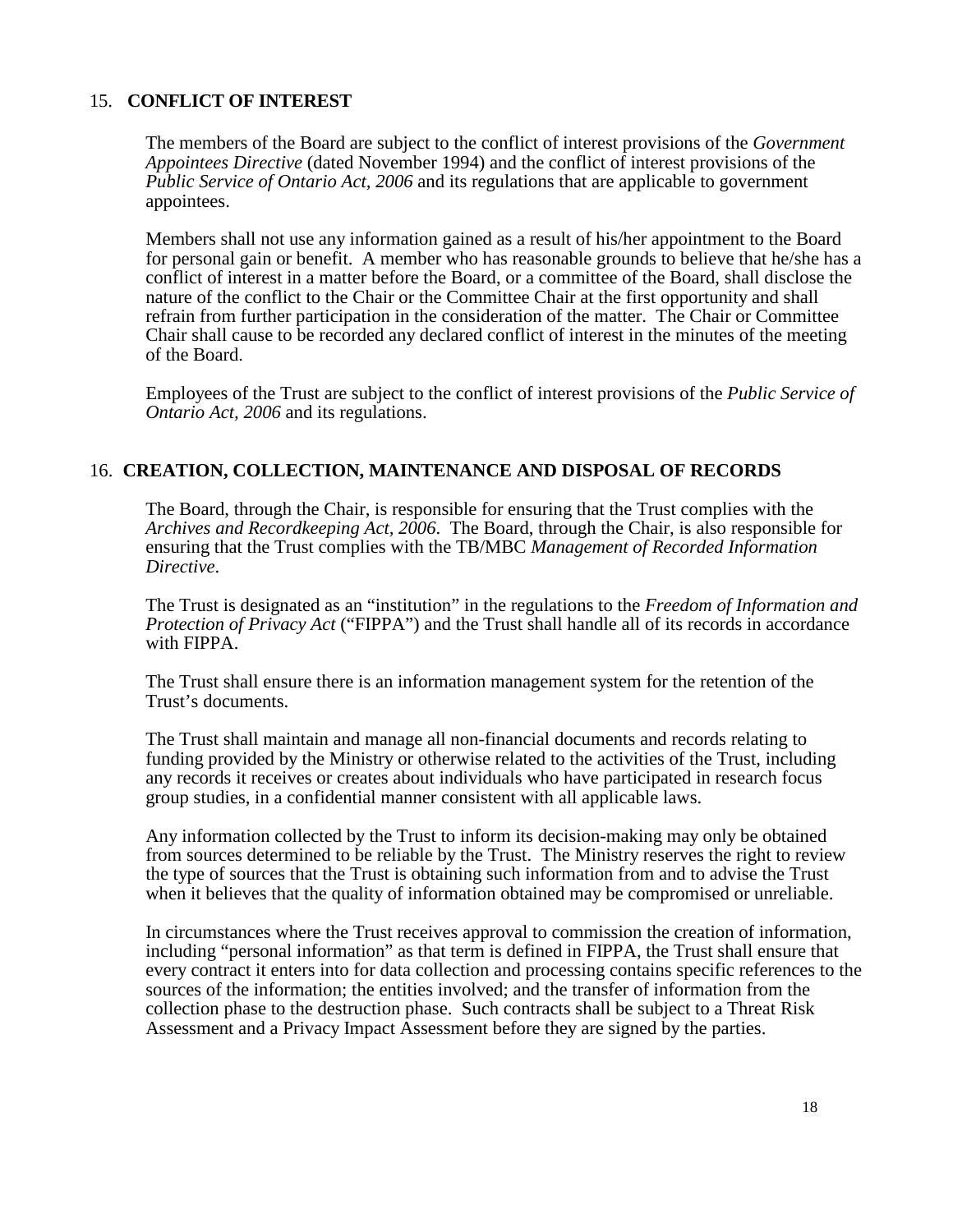### 17. **CUSTOMER SERVICE PLAN**

The Trust shall develop and implement a formal process for responding to complaints and issues raised by the public or by stakeholders regarding quality of service. This process shall be consistent with the quality service initiative of the Government. The Trust's business plan shall include performance measure(s) and targets for customer service and for the Trust's response to complaints.

## 18. **LIABILITY PROTECTION AND INSURANCE**

The Trust is covered under the Government's protection program for claims by third parties for bodily injury, property damage, personal injury and advertising liability.

*Original signed by the Minister of Tourism, Culture and Sport and the Board Chair of Ontario Heritage Trust.*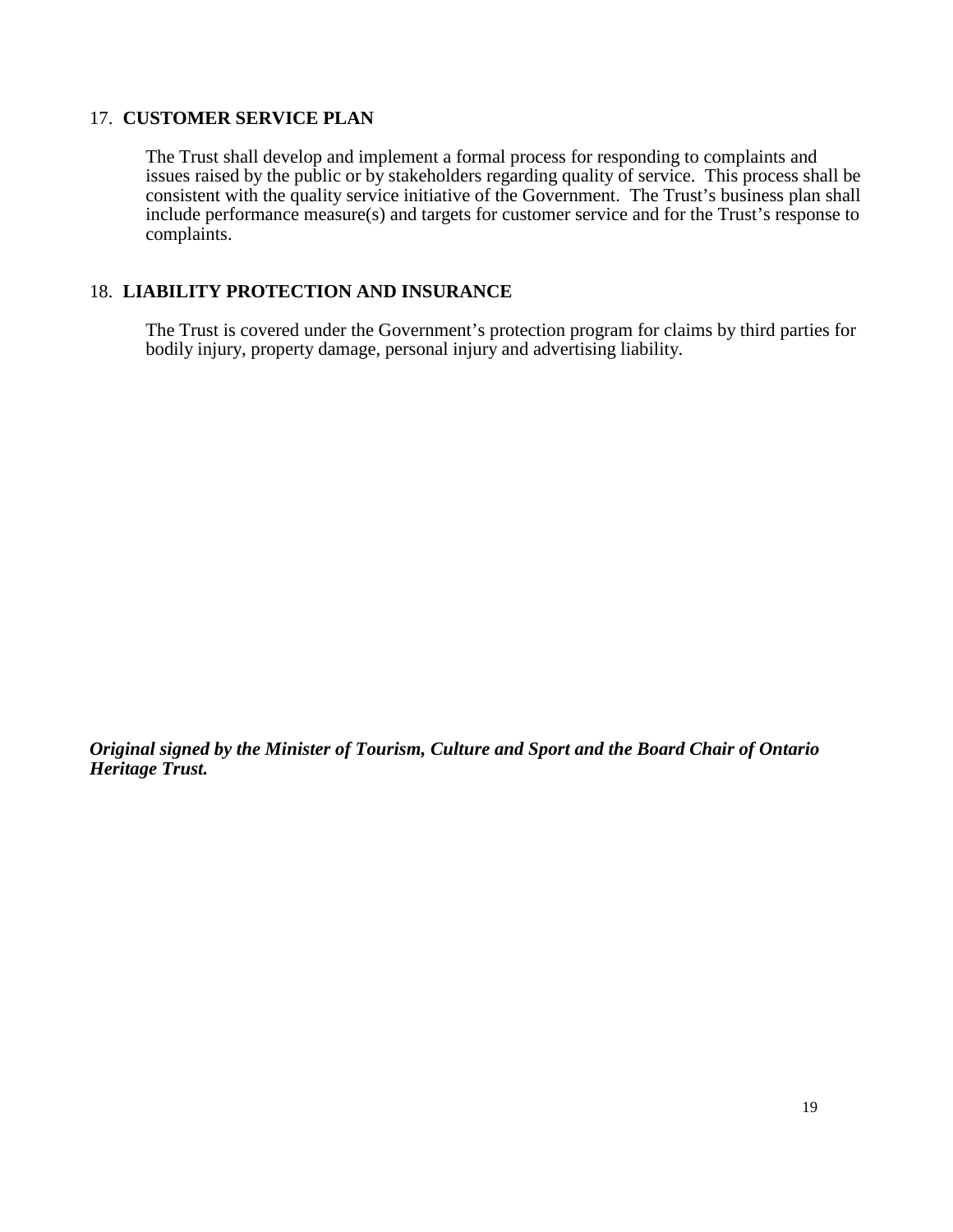## **SCHEDULE 1**

#### **Ministry of Finance and Treasury Board / Management Board of Cabinet Directives applicable to the Ontario Heritage Trust \***

( **\*** Where a Directive applies, all associated policies, procedures and guidelines also apply, as do any future revisions of these same Directives). Guidelines or policies are only listed where there is no corresponding Directive.)

### **Accountability and Governance**

- (a) Accountability Directive (September 1997)
- (b) Advertising Content Directive (Sept 2001)
- (c) Agency Establishment and Accountability Directive (January 2010)
- (d) Cash Management Directive
- (e) Delegation of Authority Directive (March 2000)
- (f) General Expenses Directive (Oct 1997 revised Nov 2004)
- (g) Government Appointees (September 2006)
- (h) Internal Controls Management Directive (February 2006)
- (i) Internal Audit Directive (2002)
- (j) Risk Management Policy (April 2002)

#### **Business Planning and Financial Management**

- (k) Expenditure Management Directive (April 2000)
- (l) Capital expenditure Evaluation Directive (November 1994)
- (m) Indemnification Directive
- (n) Non-Tax Revenue Directive (August 1991)
- (o) Real Property and Accommodation Directive (September 1998)
- (p) Travel, Meal and Hospitality Expenses Directive (revised April 2010)
- (q) Staffing Management and Control Directive (September 1992)

#### **Procurement**

- (r) Establishment and Use of Central Common Services Directive (August 1994)
- (s) Procurement Directive (July 2009)
- (t) Procurement Directive on Advertising, Media and Public Relations and Creative Communications Services (July 2009)

#### **Information and IT Management**

- (u) Enhancing Privacy: Computer Matching of Personal Information Directive (May 1994)
- (v) Freedom of Information and Protection of Privacy Directive (Feb 1991)
- (w) Communications in French Directive (May 2010)
- (x) Government Publications Directive (Sept 1997)
- (y) Information and Information Technology and Security Directive (2005)
- (z) Management of Recorded Information Directive (June 1992)
- (aa) Managing, Distributing and Pricing Government Information (Intellectual Property) (August 1998)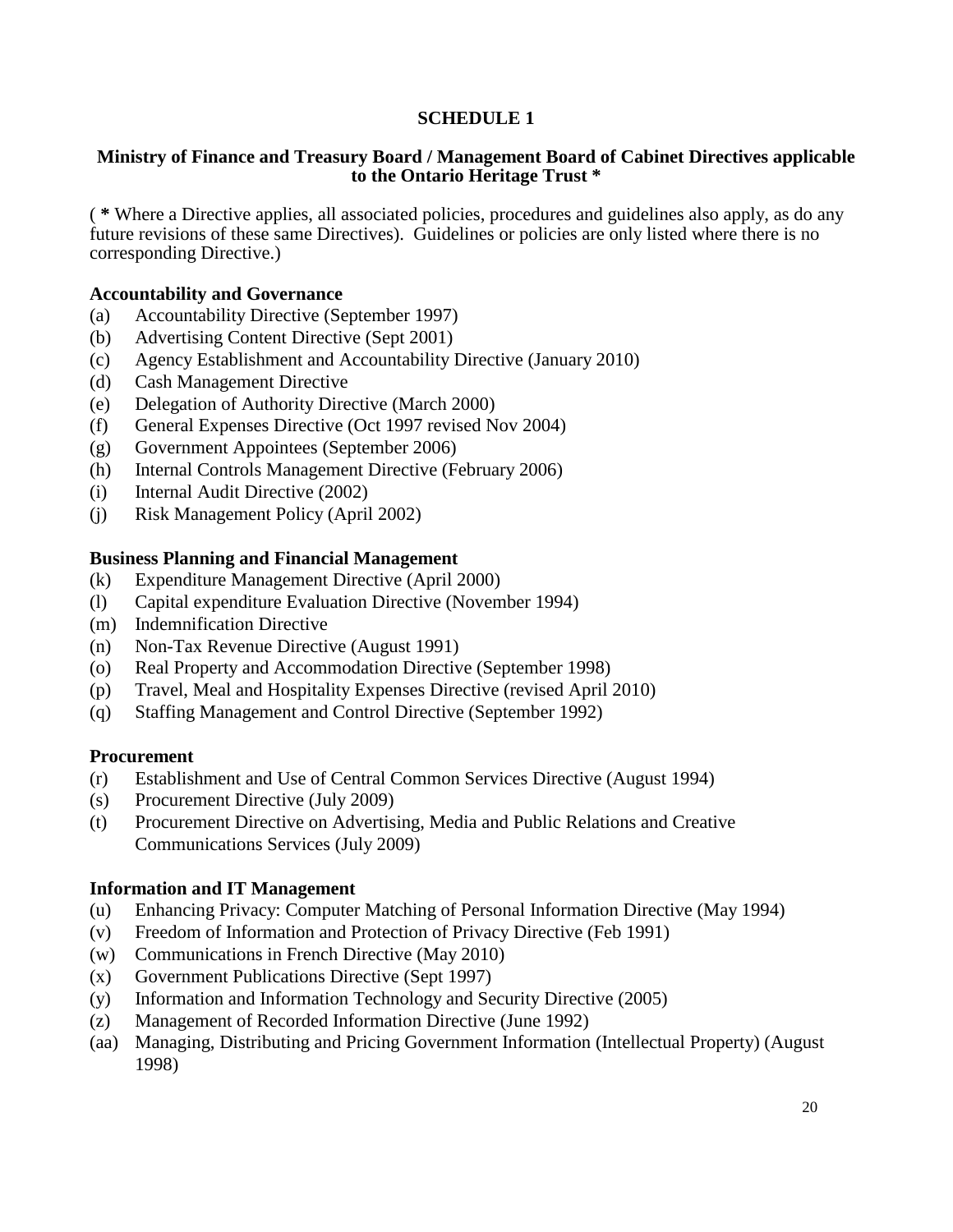(bb) Visual Identity Directive (revised September 2006) with exemption from the Agency/Program Logo requirement

## **Human Resources Management**

(Note: Employees of the Ontario Heritage Trust are appointed under Part III of the *Public Service of Ontario Act, 2006,* and therefore all TB/MBC human resources directives apply.)

- (cc) Classification and Position Administration Directive (January 1991)
- (dd) Delegation of Authority Directive (March 2000)
- (ee) Disclosure of Wrongdoing Directive (June 2008)
- (ff) Emergency Evacuation Planning Directive (January 1991)
- (gg) Employee Benefits Directive (January 2003)
- (hh) HIV Infection and Aids in the Workplaces Directive (January 1991)
- (ii) Hours of Work Directive (January 1991)
- (jj) Human Resources Management (February 1999)
- (kk) Merit Increase Directive (2008)
- (ll) Occupational Health and Safety Policy (June 2010)
- (mm) Relocation Expenses Directive (February 2003)
- (nn) Retirement Directive (January 1991) under review (mandatory retirement lifted Dec 2006)
- (oo) Salary Rates/Ranges Directive (January 1991)

The Ministry will inform the Ontario Heritage Trust of amendments or additions to Directives, policies and guidelines that apply to the Ontario Heritage Trust.

# **- END OF SCHEDULE 1 -**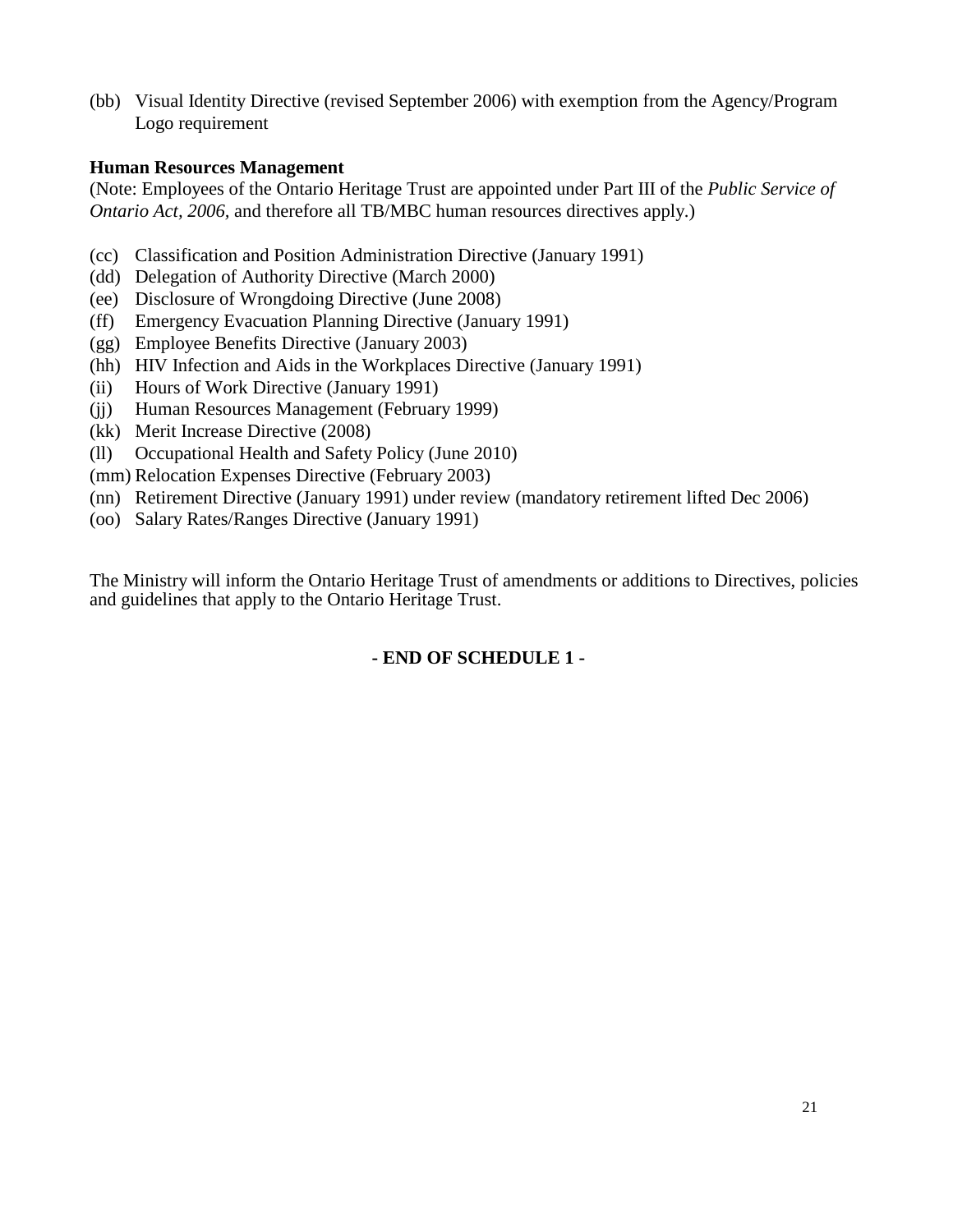## **SCHEDULE 2**

# **COMMUNICATIONS PROTOCOL FOR AGENCIES**

# **MINISTRY OF TOURISM AND CULTURE**

# **1. PURPOSE**

The purpose of this communications protocol is to set out a framework for the Ministry and Agency to collaborate on public communications opportunities.

Clear and direct lines of communication between the Ministry and its agencies are essential. This communications protocol will support both the Agency's implementation of its legislated mandate and the promotion of the work it does. It also supports the Minister's accountability to the Legislature and to Cabinet for the same.

# **2. DEFINITIONS**

- **a.** "Public communications" means any material that is communicated to the public, either directly or through the media in:
	- Oral form, such as a speech or public presentation
	- Printed form, such as a news release or hardcopy report
	- Electronic form, such as a posting to a website.
- **b.** A "contentious issue" is a matter that is, or may reasonably be expected to be, of concern to the legislative assembly or the public, and is likely to result in inquiries directed to the minister or government. Contentious issues may be raised by:
	- Members of the Legislative Assembly
	- The public
	- Media
	- Stakeholders
	- Service delivery partners.

# **3. PRINCIPLES**

- **a.** All communications planning processes between the Ministry and its agencies are to be handled in a confidential manner, respecting each organization's approval deadlines.
- **b.** The Ministry and the Agency will appoint persons to serve as public communications "leads".
- **c.** The Agency will identify, and share with the Ministry, appropriate opportunities for the inclusion of messaging on government priorities and to enhance the government's profile. The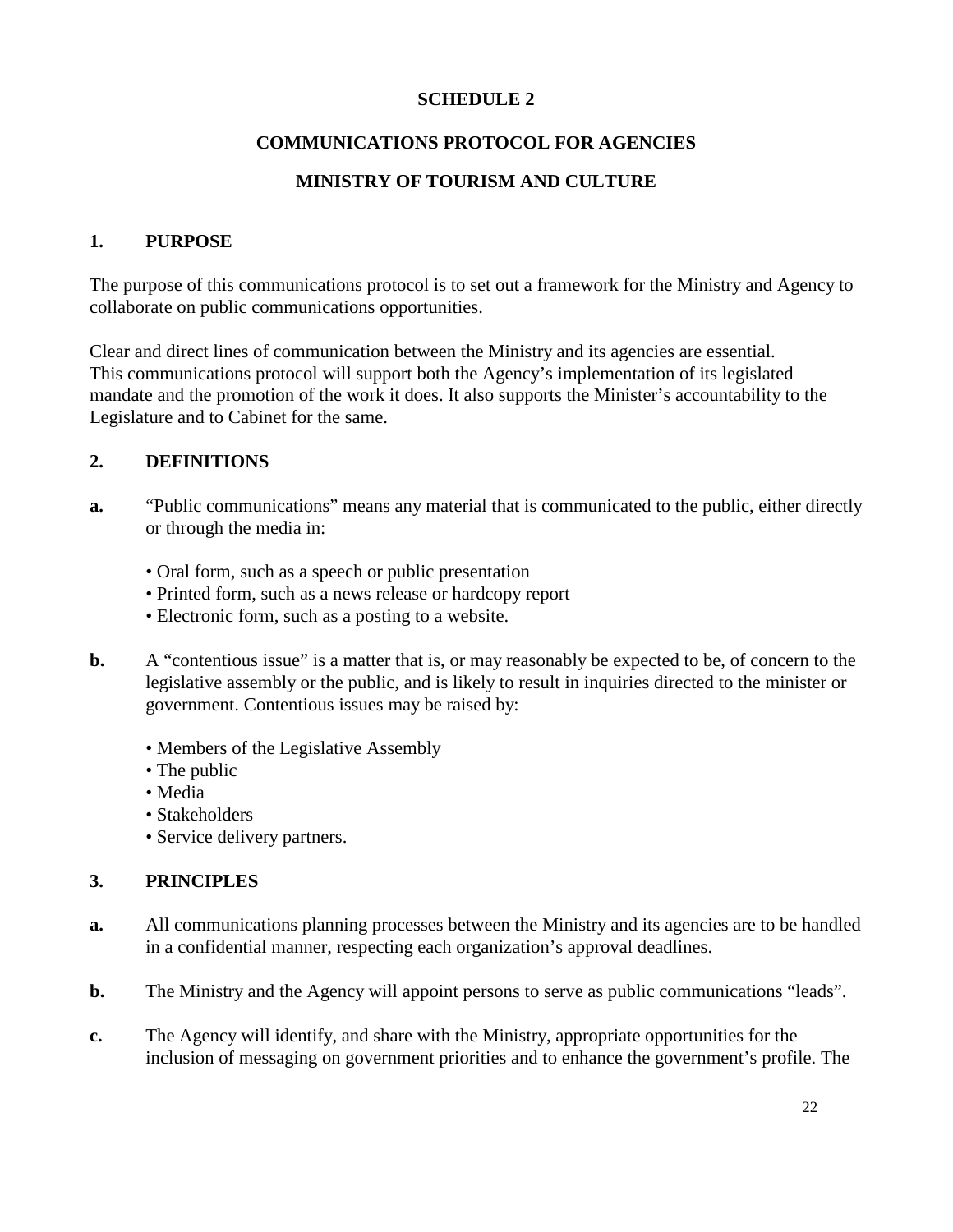Agency will also make the Ministry aware of contentious issues. Similarly, the Ministry will identify appropriate opportunities for Agency involvement (for example, cross-Ministry opportunities), and will make the Agency aware of contentious issues.

- **d.** The Agency will comply with the government's Visual Identity Directive and identify itself in all media responses, news releases and on its Web site as an Agency of the Government of Ontario.
- **e.** Agency communications that are related to the day-to-day business of the Agency as per Section 10(1) of the Act and do not have direct implications for either the Ministry or the government include, but are not limited to, items such as:
	- brochures and promotional items
	- information kits
	- reports (other than those required to be submitted to the Ministry)
	- routine web site updates
	- communications between the Agency and its stakeholders
	- responses on day-to-day operational matters
	- program communications (e.g., information regarding application guidelines and deadlines)

It is neither feasible nor necessary for Ministry involvement in these items. This category does not include contentious issues, media responses, or news releases that announce new grants or programs.

- **f.** Ministry involvement is required on Agency communications activities related to activities including, but not limited to:
	- program and/or grant announcements
	- milestone events
	- contentious issues

The Ministry's involvement in public communications products (media releases, backgrounders, web updates, etc.) related to these activities could include, where appropriate and mutually agreed, Minister participation, inclusion of provincial or ministerial messaging on government priorities, or opportunities for local MPP announcements.

## **4. PROCESS**

Day-to-day operational matters between the Agency and the Ministry will be detailed in a separate Schedule, to be agreed upon by both parties.

This schedule will include, but may not be limited to, the following items: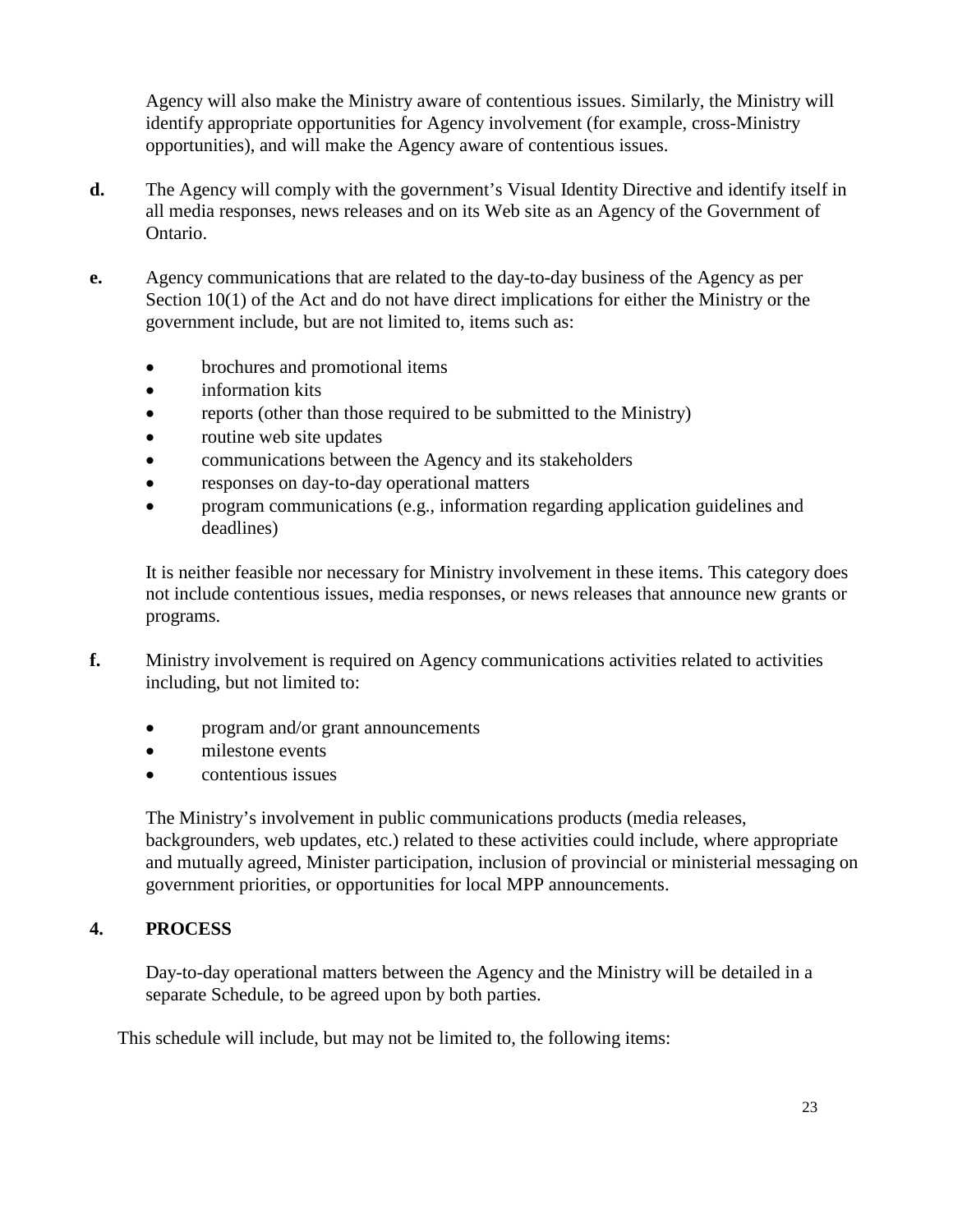- Designating a communications 'lead' for both the Ministry and Agency
- Communications planning and protocols
- Products requiring Minister's approval
- Timelines for the submission and review of public communications products, where appropriate.

# **- END OF SCHEDULE 2 -**